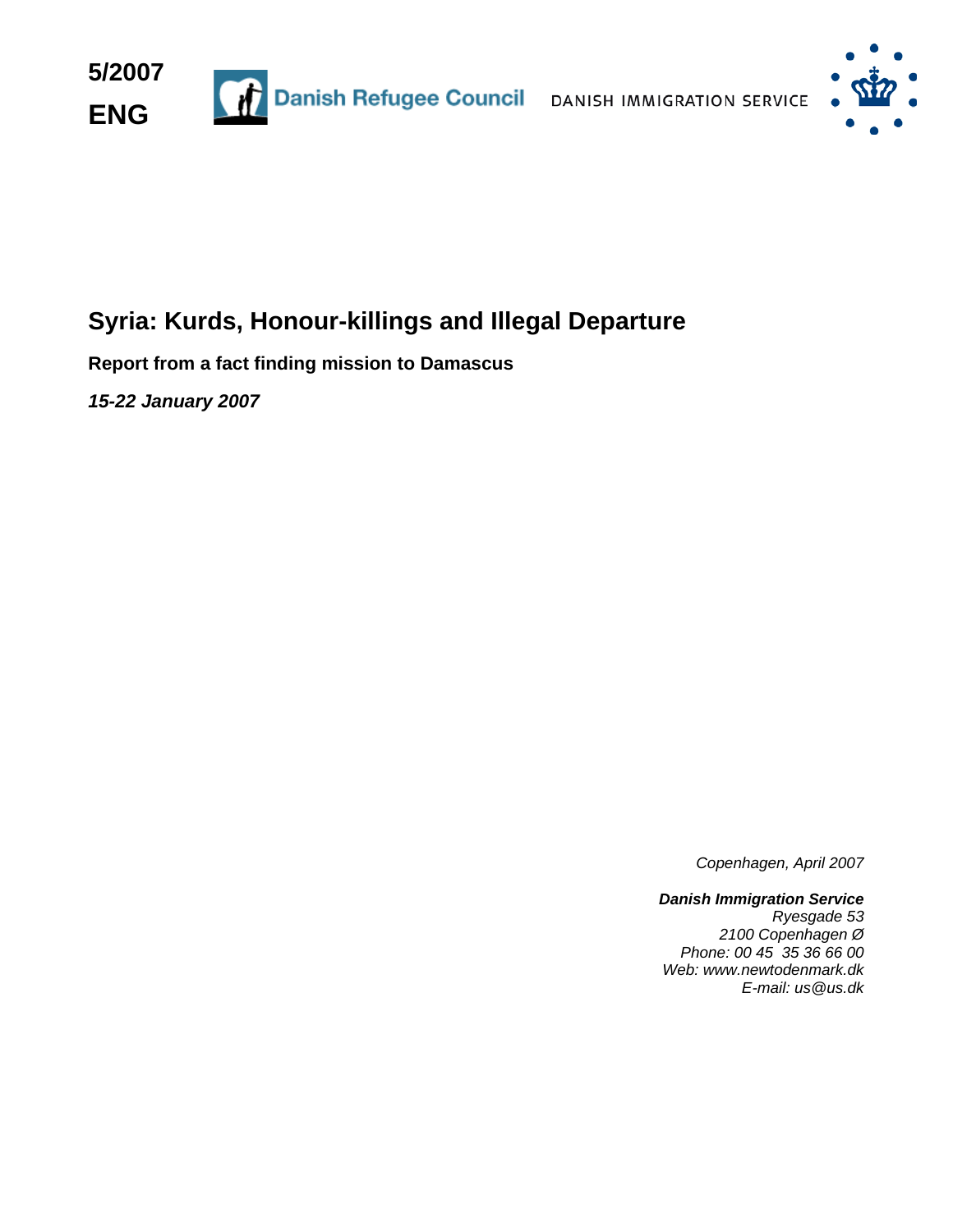# **Content**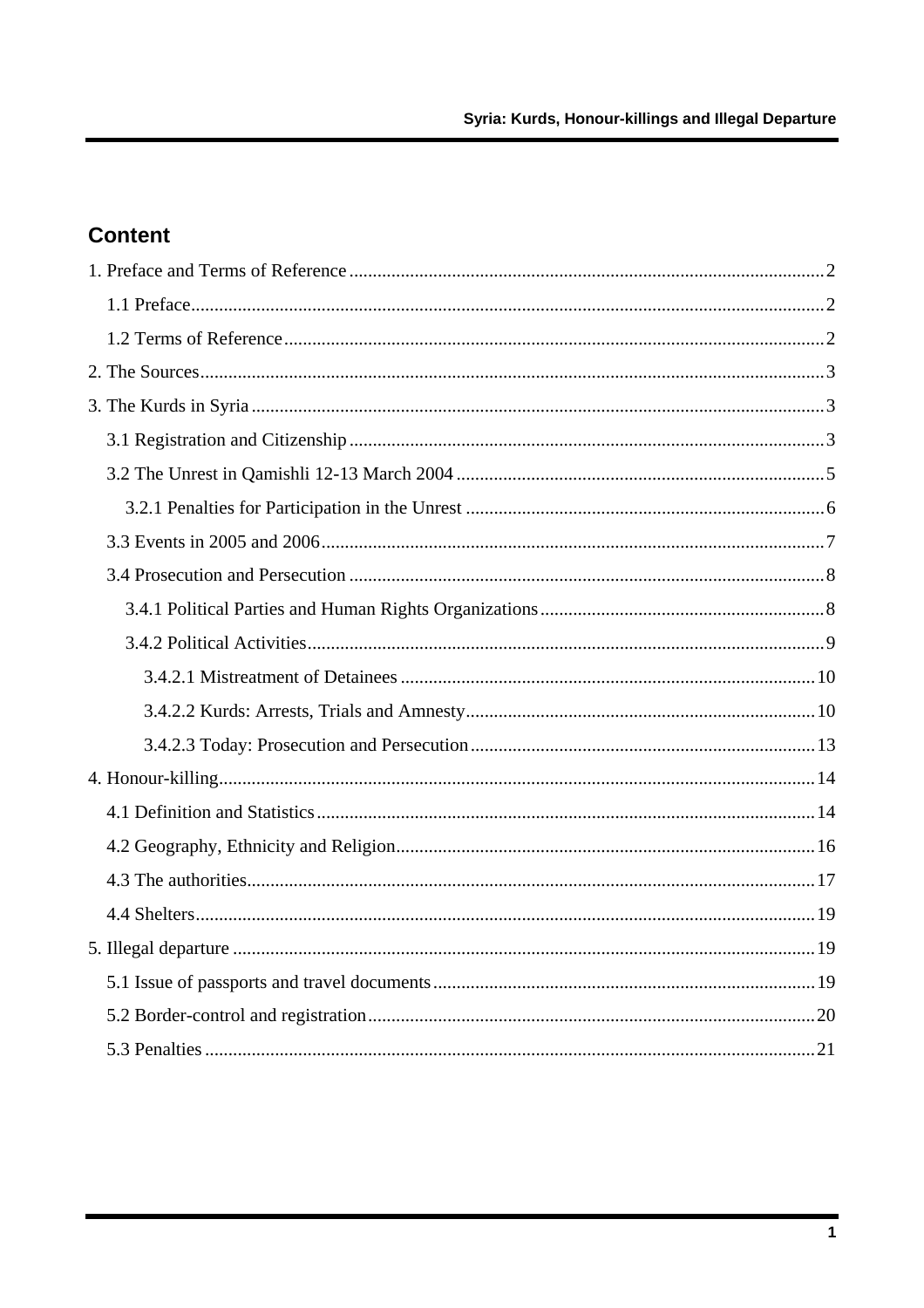# <span id="page-2-0"></span>**1. Preface and Terms of Reference**

# **1.1 Preface**

The delegation consisting of staff members from Danish Immigration Service and Danish Refugee Council visited Damascus 15-22 January 2007.

# **1.2 Terms of Reference**

"In 2004 56 Syrian nationals applied for asylum in Denmark. In 2005 the amount of applicants were 46 and in 2006 54. 16 Syrian nationals were granted Geneva Convention status in 2004, 26 in 2005, and 31 in 2006. A relatively high proportion of the applicants thus obtained Geneva Convention status in Denmark.

The vast majority of Syrian nationals applying for asylum in Denmark are Syrian Kurds. Of this group the majority are Syrian citizens, a smaller number are Kurds without Syrian citizenship, and thus stateless Kurds with habitual residence in Syria.

Many applicants claim to have been arrested after unrest in northern Syria in 2004, inter alia after the football game in Qamishli in March 2004, and further demonstrations in Damascus in 2005.

The arrests have most often been on grounds of activities for banned Syrian Kurdish political parties. The activities include production and distribution of political leaflets and participation in political meetings and demonstrations.

Access to reliable information on the reaction of the Syrian authorities, i.a. Syrian intelligence agencies, against Kurds involved in the unrest in 2004 and the following demonstrations, and against Kurds involved in political activities for Kurdish organizations and parties is limited.

The fact finding delegation should gather information on how the Syrian authorities treat persons of Kurdish origin who have been involved in the unrest in 2004 and the following demonstrations in 2005. Further the delegation should gather information on how the Syrian authorities treat persons of Kurdish origin who have been involved in non-violent political activities for Kurdish organizations and parties. Of particular interest will be whether the Syrian authorities systematically use torture and other degrading methods during the detention and interrogation of suspects. It would also be of interest to know which possibilities that exists in Syria to complain over misconduct of the police. At last it would be of interest to know whether political prisoners are found in Syria and if confirmative the reasons for these persons to serve the prison sentences.

The delegation should meet with all available and relevant sources in Syria, i.e. in Damascus and Qamishli. It would be of particular interest to gather information from Syrian Kurds involved in the unrest and demonstrations and from people active in different Kurdish political parties and organizations. It may also be of importance to gather information from international humanitarian organizations based in Damascus and from the Delegation of the European Commission in Damascus. Embassies and other diplomatic representations with special knowledge of the situation of the Kurds would also be important sources.

Further the delegation should gather information regarding honour-killings in Syria. In particular information is wanted on the definition of honour-killing, the amount of such cases, the attitude of the authorities and whether it is possible to find protection.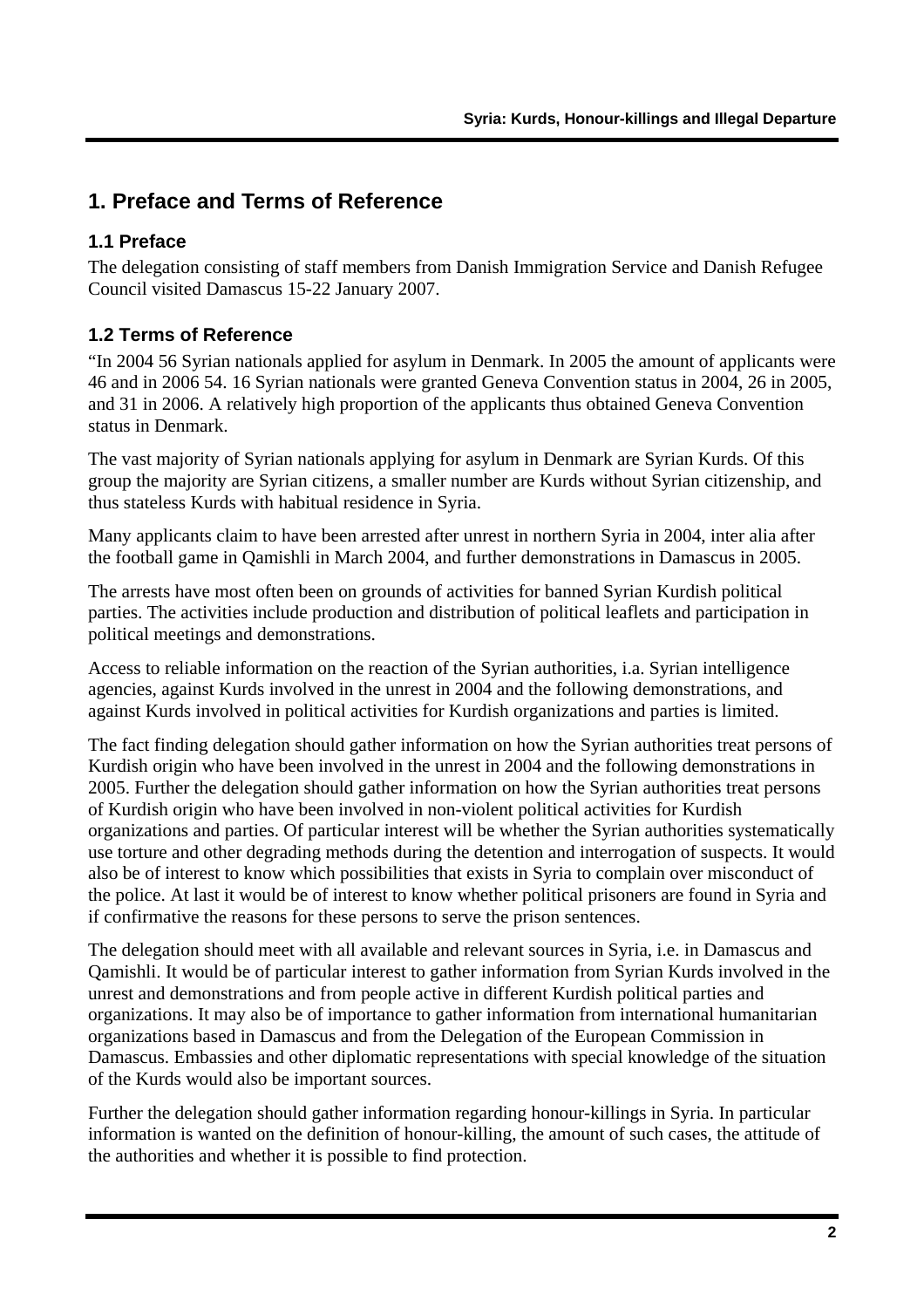<span id="page-3-0"></span>Finally the delegation should gather information regarding issuing passports and travel documents and on the exit procedures at the borders and in airports in Syria. In that field it would be of particular interest to get the information on whether persons searched for by the Syrian authorities will be able to obtain a passport and leave Syria legally.

To get the technical information on how passports and travel documents are issued and how the exit procedure works the delegation may get the necessary information from Syrian authorities, diplomatic representations and the EC delegation".

# **2. The Sources**

The delegation talked with as many relevant sources as possible. In total the delegation had meetings with 26 different sources. All of them were recommended by international organizations or diplomatic representations in Damascus. Following sources are affiliated with the Syrian Government: Women's Union, Syrian Commission for Family Affairs, Immigration Department of the Ministry of the Interior and Ministry for Foreign Affairs, Consular Department. Other sources are quoted in the report as a "Kurdish representative" or "a lawyer" or "an Embassy in Damascus" etc. When the same wording is used on more than one source a number is added.

The task of this report is to answer the questions raised in the Terms of Reference.

# **3. The Kurds in Syria**

*UNHCR branch office in Damascus* informed the delegation that the Kurds live primarily in the north-eastern governorate of Hassake and around Afrin in the governorate of Aleppo. Most Kurds are sunni-muslim, some are Yezedi and a small amount of them are Alewis and Christians. Many Kurds have migrated to Damascus, Aleppo and other bigger cities in order to improve their standard of living. It is estimated that approximately 2 million Kurds live in Syria. Approximately 300000 of them are stateless.

*An Embassy in Damascus (1)* informed the delegation that an estimated number of stateless Kurds in Syria is 200000-300000.

# **3.1 Registration and Citizenship**

*UNHCR branch office in Damascus* informed the delegation that the following groups of Kurds live in Syria:

- So-called Maktoumeen (muted)
- Ajanabi (foreign)
- Syrian citizens

Maktoumeen and Ajanabi are stateless. Maktoumeen, around 75000-100000, are not registered at the civil registrar office and thus can not register marriage, property etc. They can not obtain a Syrian travel document. Ajanabi, around 200000, are registered at the civil registrar office (as foreigners). They can register marriage, property etc. They can obtain an id-paper (orange colour, photo of the holder attached) and under certain circumstances a Syrian travel document.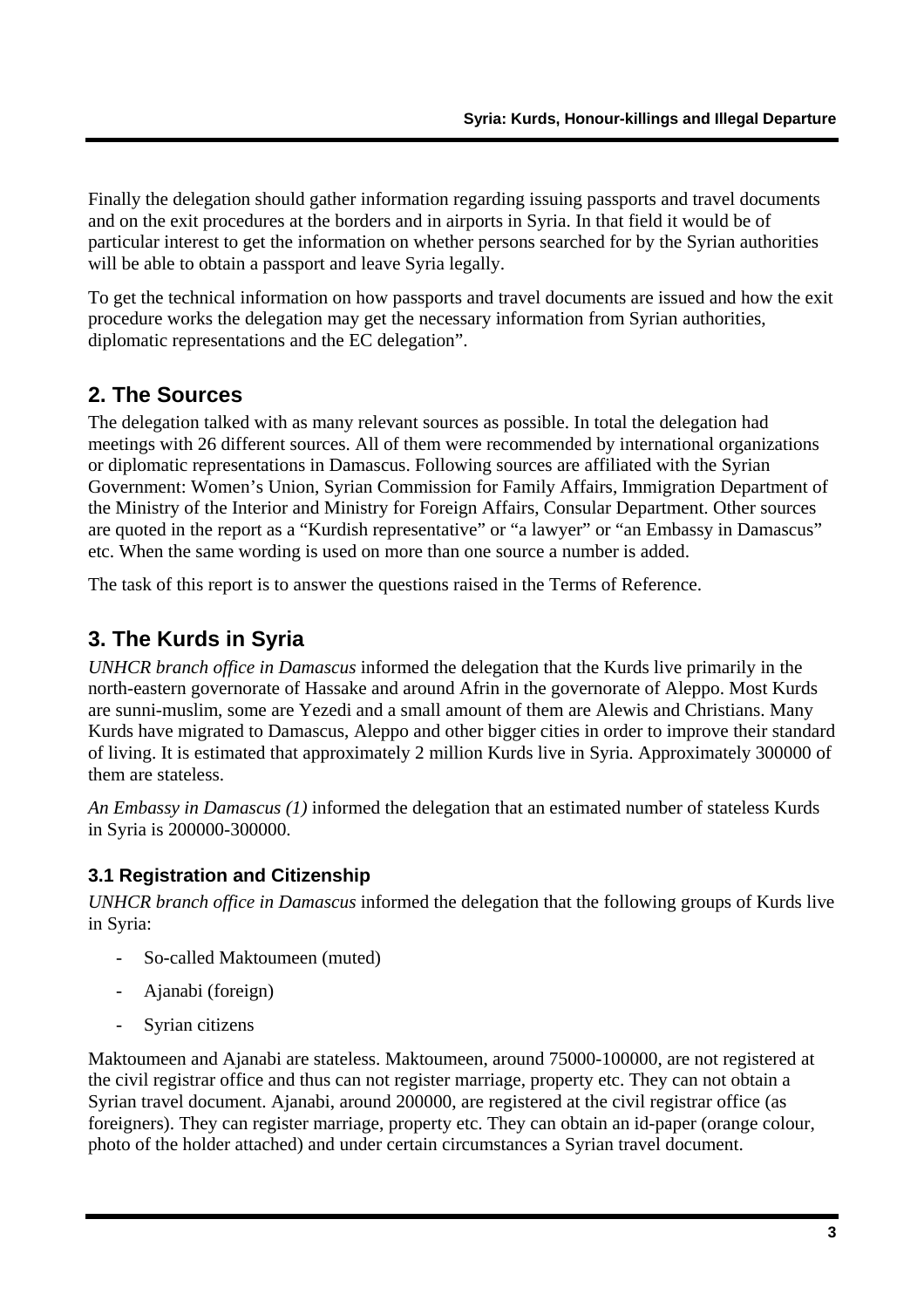*A local lawyer* informed the delegation that Maktoumeen can get issued an id-paper by the local muhtar (mayor). The paper is signed by the muhtar and 2 wittnesses and attached a photo of the holder.

Maktoumeen can not travel abroad legally. If they leave Syria illegally they will in general not be readmitted by the Syrian authorities. If it can be proved that (s)he has a former residence and family in Syria, re-entry may take place.

Maktoumeen can not attend universities; work in the civil service or in the Army.

Ajanabi are registered by the civil registrar office, have an id-card and can study at the universities. They can apply for a travel document, which will be issued upon approval of the security agency. They can re-enter Syria after visits abroad.

*Brigadier General Mazhar Ahmad, Chief of Immigration and Passports Department at the Syrian Ministry of Interior*, informed the delegation that all Syrian citizens have the right to obtain a passport provided that no objections from the judiciary are registered. Stateless citizens living in Syria can apply for and normally obtain a travel document.

*Another lawyer* informed the delegation that after the census in 1962 130000 Kurds were deprived of their citizenship or could not prove to be Syrian citizens. Maktoumeen can not get a passport, have the ownership of their houses registered or get marriage registered. Ajanabi and Maktoumeen can not work in the military or in the civil service and can not even get hotel accommodation when travelling inside Syria. Ajanabi are registered at the civil registrar office, but as foreigners. Maktoumeen are not registered at all, but can under certain circumstances i.a. approval from the military security branch, obtain a kind of id-certificate.

*A Kurdish representative (3)* informed the delegation that 250000 Kurds were deprived of their citizenships after the census in 1962.

*Mrs Bushra Shouman, Women's Union,* informed the delegation that the Syrian Government has expressed the intention of granting citizenship to the stateless Kurds.

*UNICEF branch office in Damascus* informed the delegation that the problem of the stateless Kurds and the intention of granting them citizenship have been discussed openly in the Syrian media.

*An Embassy in Damascus (2)* informed the delegation that Maktoumeen can obtain an id-paper attached a photo of the holder and get hotel accommodation when travelling inside the country. However, they can not register marriage and obtain a work permit. Their can not register their property. The police and the court system however, will protect them against criminals. Ajanabi are registered by the local registrar office and are issued an orange-coloured id-paper. They can register their property, marriage and children. They can get issued a travel document (valid for 1 year) if they have reasonable reasons for it i.e. travel abroad to visit family, get medical treatment etc.

*An Embassy in Damascus (1)* informed the delegation that presently about 200000-300000 stateless Kurds are living in Syria. Maktoumeen can obtain an id-paper from the local Muhtar, otherwise they have no registration papers, not even a driver's license. The Syrian vice president and leaders of the Kurdish political parties has had discussion on the subject of granting citizenship to the stateless Kurds.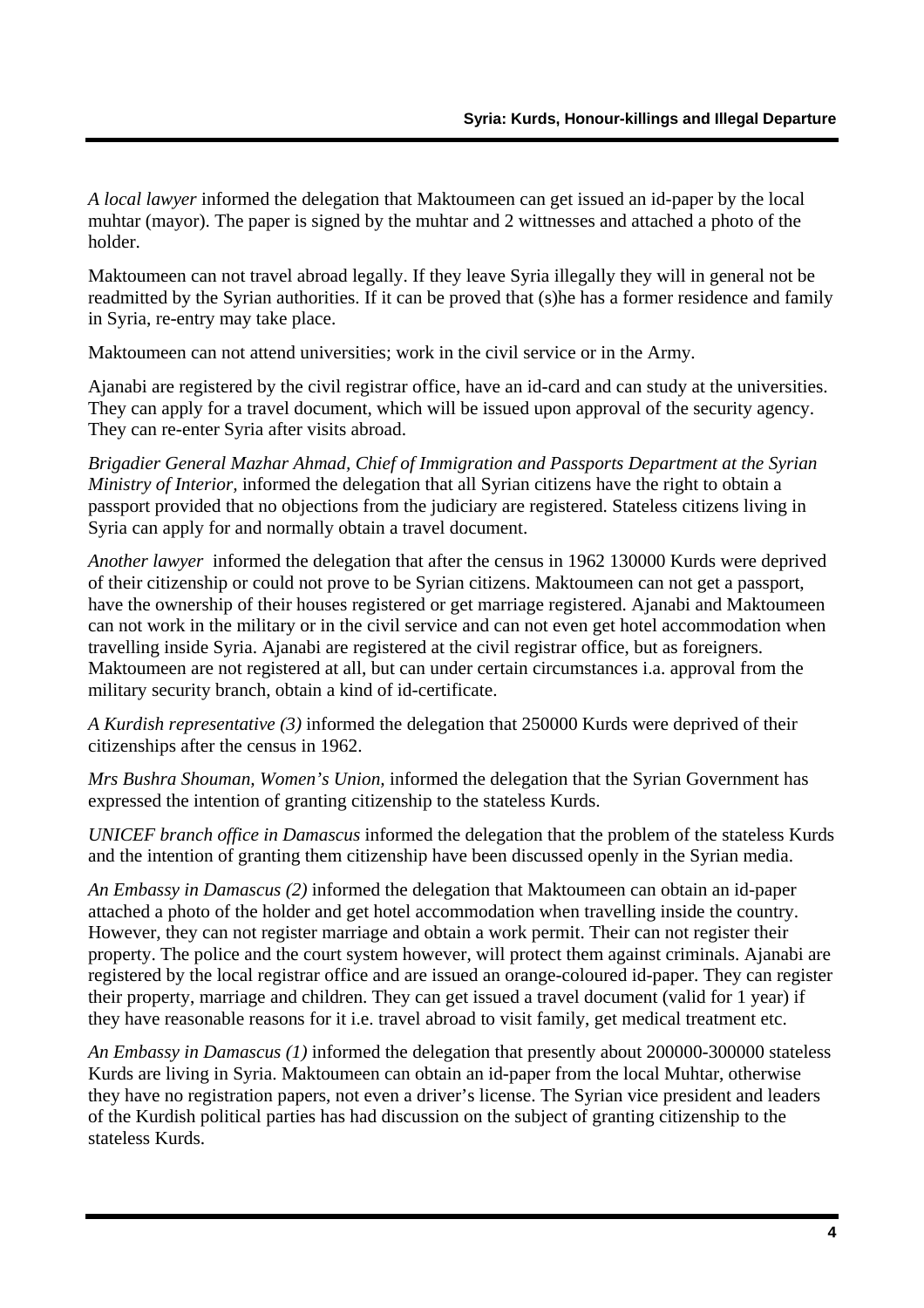<span id="page-5-0"></span>*A Human Rights Organization* informed the delegation that approximately 200000 Kurds are without Syrian citizenship.

#### **3.2 The Unrest in Qamishli 12-13 March 2004**

*An eyewitness* informed the delegation of the events in Qamishli:

A second football match was planned to take place in Quamishli at 4 pm 12 March 2004 between the local Kurdish Qamishli team and an Arab team from Deir-e-Sour. The first match was played in Deir-e-Sour 2 weeks before. The Kurds of Qamishli are attached to the Kurds in Northern Iraq, while the Arabs from Deir-e-Sour were sympathisers of Saddam Hussein. At the first match some Kurdish fans had expressed sympathy for the local Kurdish government in Northern Iraq and swore at Saddam, which provoked the fans from Deir-e-Sour. As a consequence clashes between the fans happened.

At the second match on 12 March many fans from Deir-e-Sour arrived in Qamishli. They were roaming the streets and shouting slogans. The fans from Qamishli felt provoked and the two groups clashed. Some of the players were involved too. They threw stones at each other. The local police were not prepared properly for such unrest and were unable to separate the groups. They had to use shotguns to calm down the situation. The police seemed to have most sympathy for the fans from Deir-e-Sour. The situation ran out of control. Police killed 5 Kurds and many were wounded. At night security forces from Damascus arrived in Qamishli. Next morning (13 March) 3 Kurdish political parties demanded an investigation. During the funeral procession where more than 100000 Kurds participated; anger was expressed and many started to demonstrate against the Syrian Government and the security forces. Statues of President Assad were destroyed, Baath party offices and symbols were burned down, public buildings were burned down, shops were looted and destroyed, public busses sat at fire and the railway station burned down. Slogans such as "Kurdistan free State" and "Flag of Kurdistan" were shouted. The security police armed a neighbouring Arab tribe and attacked the demonstrators. 2-3 policemen were killed. More than 2000 persons were arrested.

On 14 March the unrest was calmed down and the security police were in firm control of the situation.

*A Human Rights Organization* informed the delegation that 30 Kurds were killed on 12 March 2006. Public buildings were burned down. More than 2800 Kurds were arrested all over Syria.

*A local observer* informed the delegation that the football match was planned to take place at 2 pm in the afternoon. The team from Deir-e-Sour arrived together with their fans at Qamishli already at 10 am in the morning. The fans from Qamishli and the fans from Deir-e-Sour started to threw stone at each other. The football match was cancelled due to the unrest. The police intervened and shot at the Kurds. 7 Kurds were killed. Kurds got angry and smashed the windows of the railway station and burned down public busses.

The next day (13 March) more than 300000 people attended the funerals during which especially young people, particular young Kurds started to demonstrate. The police intervened and drove a truck into the masses; no ambulances arrived. 29 Kurds were killed by the police. One local policeman was killed. 5000 Kurds were arrested. Many of them were placed in very small cells.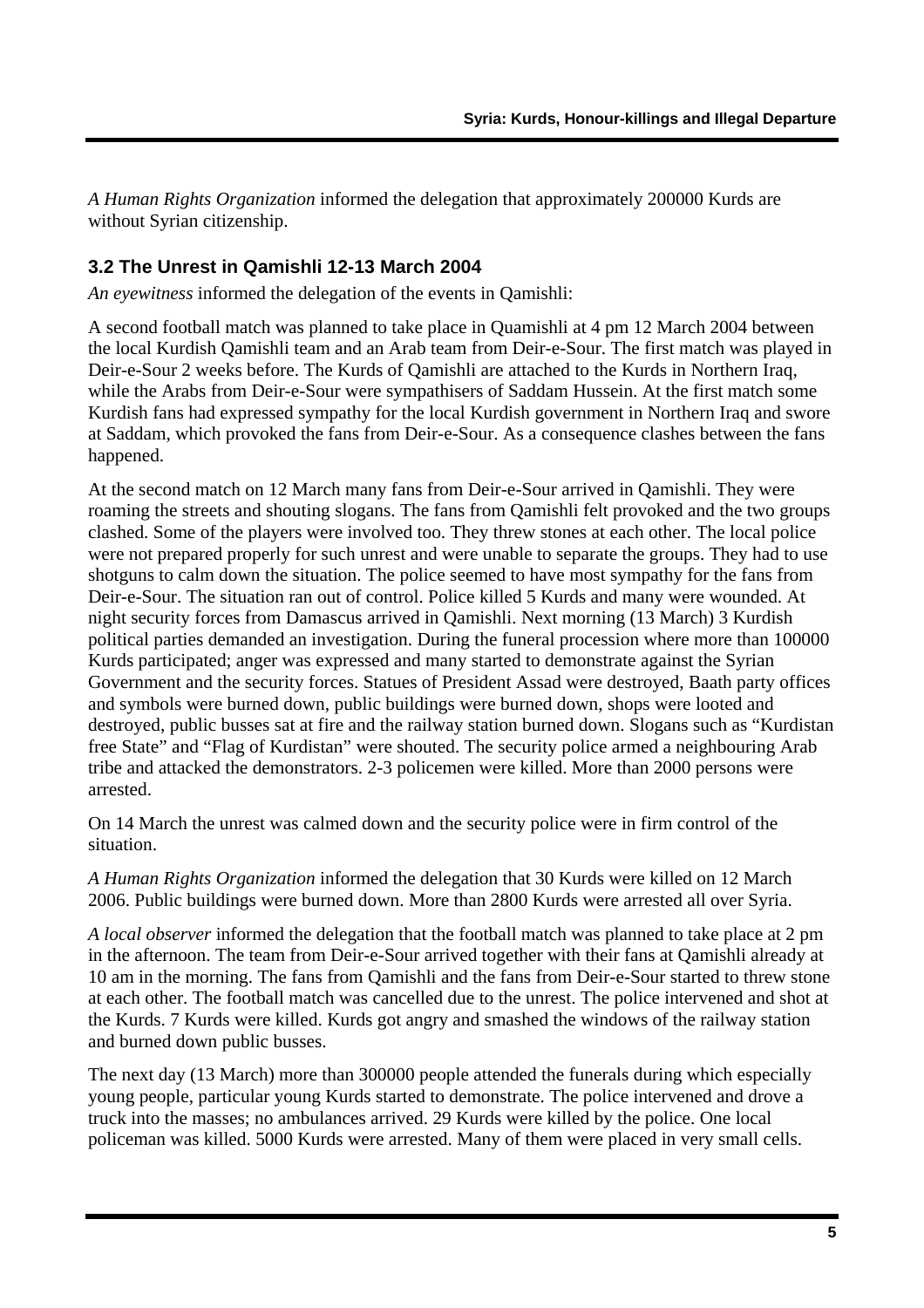<span id="page-6-0"></span>*A lawyer* informed the delegation that the Arab football team hailed Saddam and their fans showed posters of Saddam. They were equipped with knives, sticks, stones and other weapons. They arrived one hour before the match and roamed the streets of Qamishli and swore at the Kurds. Some fans of the Qamishli team were beaten up by the fans of the Arab team. The police could not control the situation. At the stadium more than 100 persons were wounded. The Governor of the Hassake province ordered the police to shoot at the Kurds. Some were killed. There were no apologies from the authorities in that connection. Many Kurds were arrested.

Next day (13 March) during the funeral-processions people demonstrated against the authorities. Many were killed and a huge amount of Kurds were arrested. Some were tortured by the police and died for that reason. This took place not only in Qamishli but also in Afrin and Aleppo. In Damascus 160 Kurds were arrested. The authorities clearly supported the Arabs. Kurdish shops were looted by the Arabs with no interference by the police. The burning down of public buses and the railway station were done by people recruited by the security police. One headmaster burned down his own school and blamed the Kurds for it. The local police had the ability to control the situation, but they did not want to do it and wished to harm the Kurds.

*A Kurdish representative (3)* informed the delegation that 30 Kurds were killed during the unrest in 2004. 4000 Kurds were arrested and 2 policemen were killed during the unrest.

*A Kurdish representative (1)* informed the delegation that 4000 Kurds, including 12 leaders of political parties were arrested during the unrest. The security police participated in burning down buildings.

*A representative for an Arab tribe* informed the delegation that the Kurdish political parties (mis) used the football match to get further support for greater autonomy for the Kurdish region. The unrest seemed prearranged by Kurdish parties. No Arab tribe was armed by the security police. The Kurds insulted the Arabs in Qamishli by shouting slogans as "no Arabs", "no Assyrians" and "only Kurds". The Kurds set fire to public buildings. They burned the Syrian flag and raised the flag of "Kurdistan".

On 12 March the Arab tribe leaders contacted the 13 leaders of the Kurdish parties to calm down the unrest as the police was unable to do so. The Kurds were not interested in co operating even if they said so. The unrest was organised by some Kurdish leaders. People in Arab clothes were insulted. Cars belonging to Arabs were smashed. However, there was no direct confrontation between the Arabs and the Kurds. The demonstrating Kurds destroyed public building, statues of President Assad and schools. When they tried to set fire to an oil depot and a grain depot the police intervened. The Kurdish leaders wanted an American invasion in Syria, similar to the one in Iraq. They hoped to start such an invasion by stirring up the unrest. The Kurdish Yekiti party was the most aggressive in the unrest and it was its members who did all the burning. PKK members were also involved.

No members of the Arab tribes were killed during the unrest. 7 Kurds were killed and brought to hospital on 12 March and 11 Kurds were killed on 13 March and brought to hospital.

# **3.2.1 Penalties for Participation in the Unrest**

*UNHCR branch office in Damascus* informed the delegation that all participants in the unrest, who were arrested, are released today.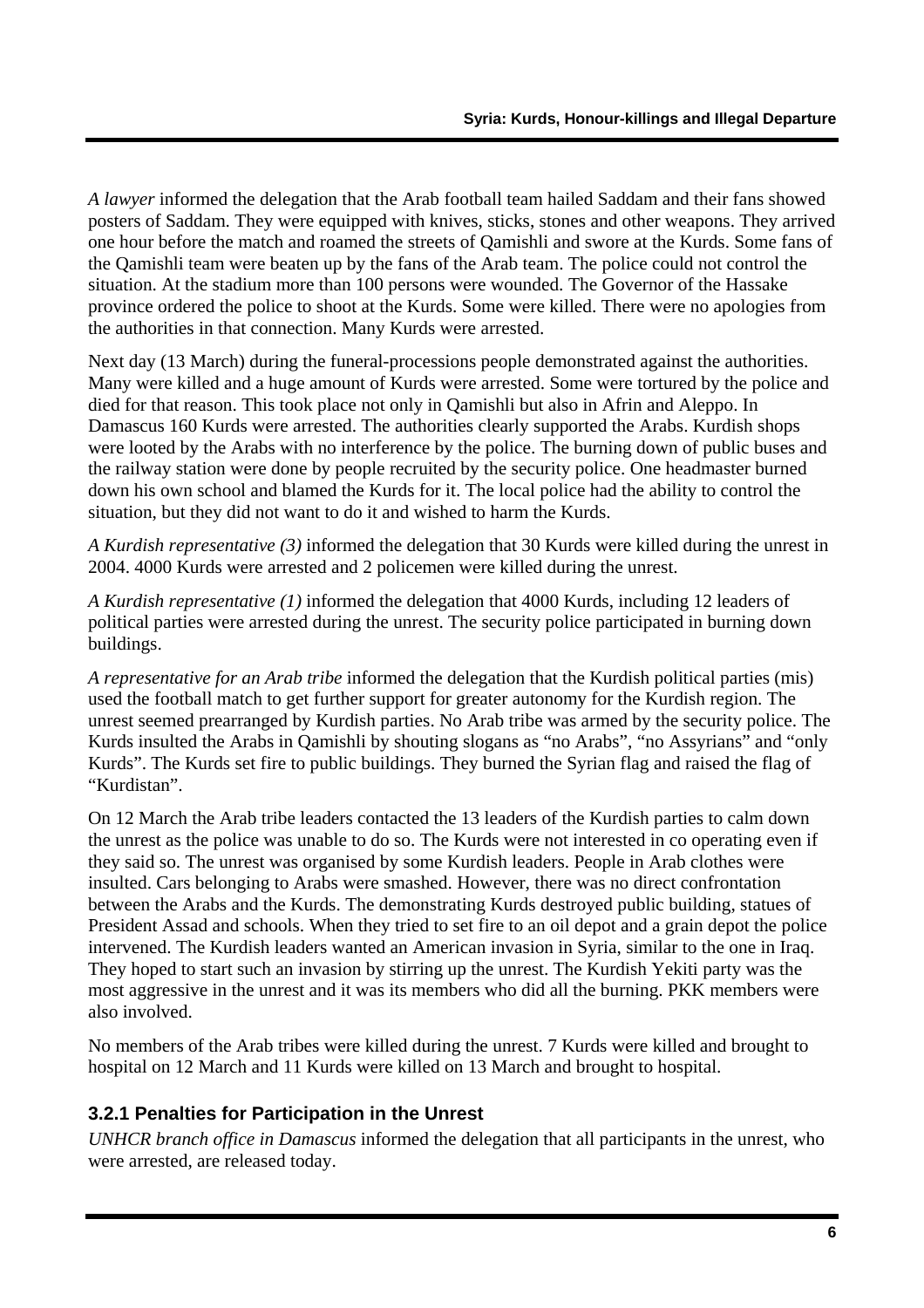<span id="page-7-0"></span>*A Human Rights Organization* informed the delegation that the Syrian President announced an amnesty in 2005 . Today 49 persons are awaiting trials for the participation in the unrest. They are not detained. They are charged with "spreading false news" or "belonging to a secret organisation".

*A local lawyer* informed the delegation that all participants in the unrest are released. Some cases may still be pending but none of the accused are now in prison.

*A local observer* informed the delegation that 1 year and 2 months after the unrest all participants in the unrest had been released, many of them due to a presidential amnesty. One person, however, is still in prison charged with the murder of a policeman. One PKK-member may still be in prison too.

*A Kurdish representative (4)* informed the delegation that the authorities no longer arrest persons who participated in the unrest in 2004, but there could be people hiding abroad, who would face the risk of detention when entering Syria. 11 persons are still awaiting trial due to the unrest. One person got a prison sentence of 16 years due to "sabotage" and "destroying buildings". In all 3 persons are presently serving prison sentences because of their involvement in the unrest.

*A lawyer* informed the delegation that due to the presidential amnesty all but one person involved in the unrest were released from prison. 60 persons are on bail awaiting trial charged with "murder", "burning", "conspiring against the state" etc. There are no new arrests due to the unrest in Qamishli in 2004.

#### **3.3 Events in 2005 and 2006**

*An eyewitness* informed the delegation that more Kurdish demonstrations broke out in June 2005. The source explained that the demonstrations occurred after the discovery of the body of the Kurdish Imam Mohammad Khaznawi in the beginning of June 2005. The source told the delegation, that Khaznawi was abducted in May 2005 by unknown men, probably members of the Syrian security service.

According to the source the funeral of Khaznawi was exploited by 3 of the approximately 12 Kurdish political parties to advance their political agenda. The other parties did not use the funeral for political purposes.

The source went on to say that the funeral of Khaznawi developed into Kurdish demonstrations in which extremist slogans such as secession from Syria of the Kurdish area and hostile slogans against Arabs and Assyrians were shouted and shop windows were broken.

The situation reached a climax on 5 June in a demonstration counting 40000 to 50000 Kurds. The security service, the Baath party and even regular troops were on alert to defend public institutions. The party, which the source represented, anticipated unrest because 3 of the Kurdish political parties had a rather extremist approach to the situation.

According to the source*,* local Arab leaders had incited the Arab population in the area on 4 June. In that way the authorities used the same tactics as in March 2004 to make the events appear as a conflict between the local Arab and Kurdish population and not a confrontation between the authorities and the Kurds.

The party, that the source represents, warned Kurdish leaders of the consequences of the extremist expressions of the Kurdish demonstrators and urged them to officially denounce extremist actions.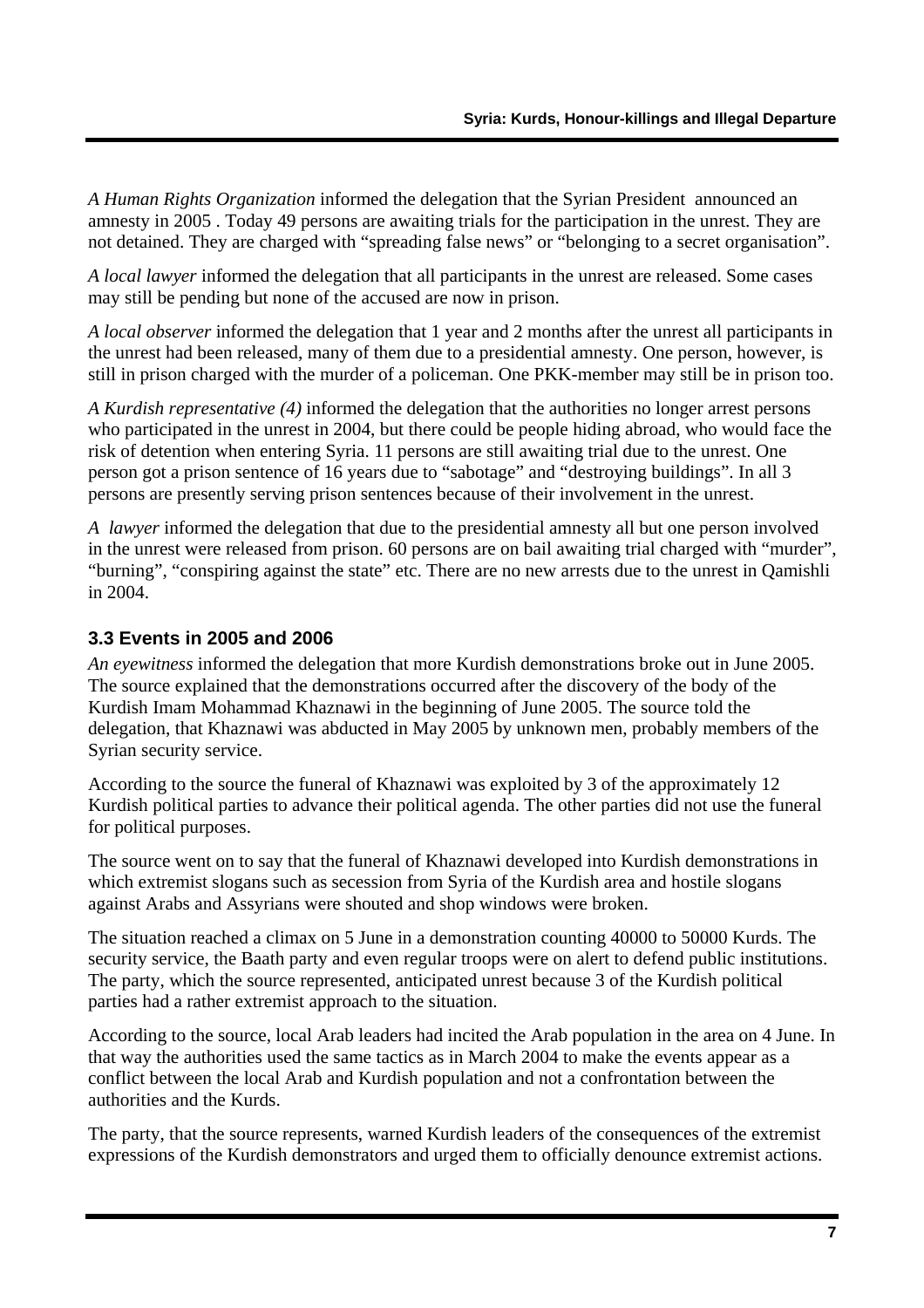<span id="page-8-0"></span>On 6 June a major Kurdish demonstration was conducted peacefully. However, in the evening shots were fired at some Kurdish demonstrators. Also, Arab civilians attacked the market of Qamishli, but after that incident the situation was calm. On this day an officer in the security service was killed and a number of Kurds were arrested.

*A Human Rights Organization* pointed out that many Kurds were arrested in connection with the celebration of Newrouz/ Kurdish New Year on 21 March 2005 and 2006. The source went on to say that about 100 Kurds were arrested for rioting after the demonstrations in connection with the funeral of Imam Mohamad Khaznawi, whose body was found in June 2005. The source observed that there are many indications that the authorities are responsible for the death of Khaznawi.

# **3.4 Prosecution and Persecution**

# **3.4.1 Political Parties and Human Rights Organizations**

Several sources, among others *Kurdish sources, representatives from local human rights organizations and an Embassy in Damascus (3)*, stated that there are no laws in Syria regulating political parties and non-governmental organizations. For that reason the Kurdish political parties and human rights organizations are not officially registered in Syria and hence not legal. Some sources observed that technically even the ruling Baath party is not legal. Syria has been under emergency law since 1963.

*Representative of 3 Human Rights Organizations* told the delegation that formally their organizations have the right to be officially registered, but the authorities have turned down their applications for registration. The sources said that they have appeals pending against this decision.

*An attorney (2)* told the delegation that NGOs and political parties can apply for registration, but the applications are always turned down. According to the source the Syrian Constitution does not allow the registration of political parties and NGOs.

*A Kurdish representative (4)* said that the Kurdish parties are well organized and enjoy large support from the Kurdish population.

*A Kurdish representative (2)* told the delegation that the existence of Kurdish parties is well-known to the authorities. To a certain extent the authorities turn a blind eye to the political activities of the Kurdish parties, but sometimes Kurdish activists are arrested.

*An Embassy in Damascus (2)* said that political activities of the Kurdish parties are tolerated by the authorities to a certain extent. However, arrests of Kurdish activists do occur.

*An Embassy in Damascus (1)* said that the existence of the Kurdish parties is generally tolerated by the authorities, even though political activists may risk arrest. However, the source stressed that the Syrian branch of the PKK and a splinter group of this party are not tolerated by the authorities.

According to *an Embassy in Damascus (3)* there are 14 Kurdish political parties in Syria. Among these the source considered the Kurdish Yekiti Party in Syria, the Kurdish Azadi Party in Syria and the Future Current more activist and confrontational than the other parties.

*An Embassy in Damascus (1)* said that all parties are illegal but tolerated. There are 13 Kurdish parties in Syria. According to the source*,* these parties fall in two groups: 1) A coalition of Kurdish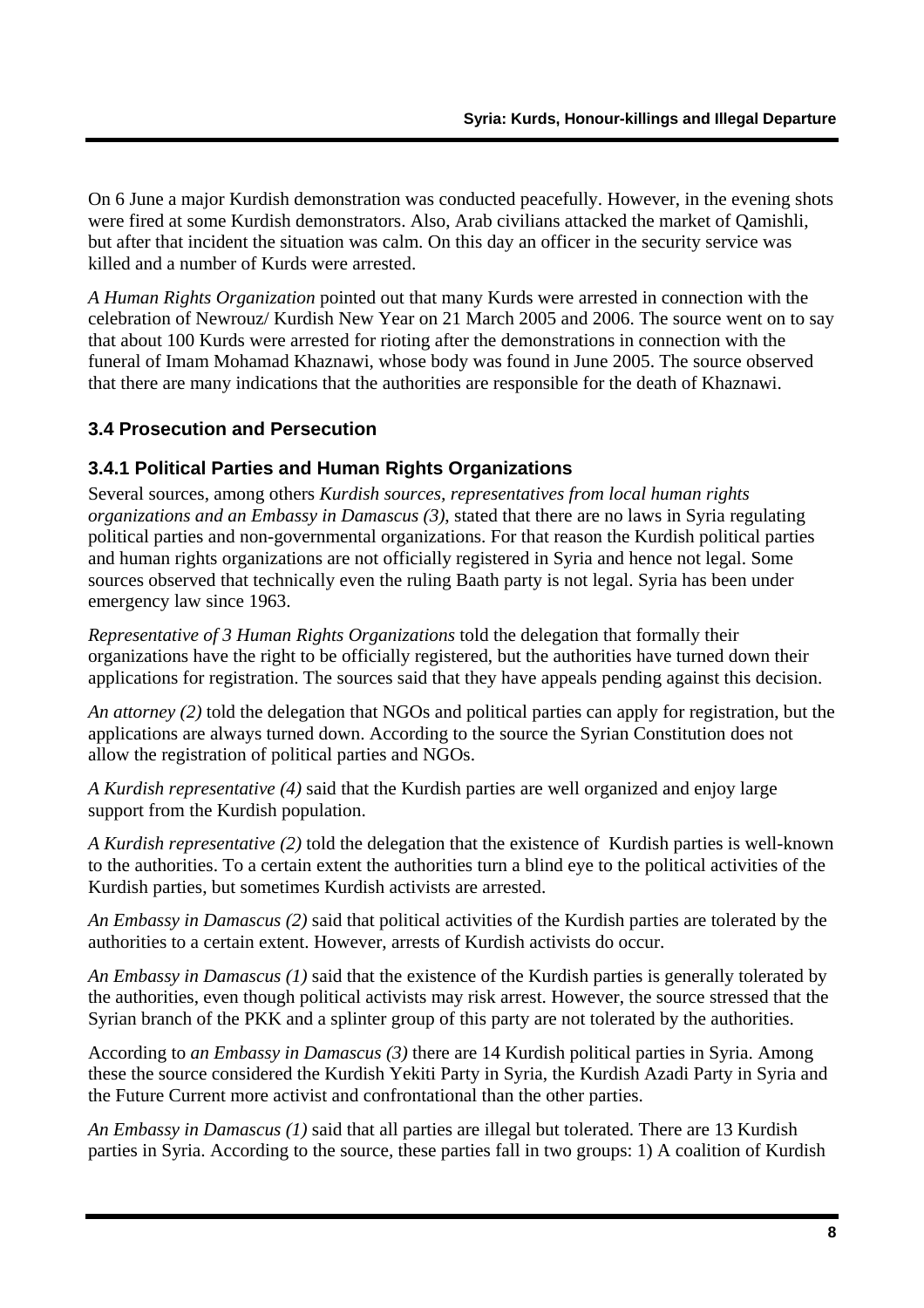<span id="page-9-0"></span>parties which conduct a moderate policy and 2) The Kurdish Yekiti Party in Syria and Kurdish Azadi Party in Syria, which are more radical.

*A local observer* estimated that there are about 30 Kurdish parties in Syria today.

#### **3.4.2 Political Activities**

A large majority of sources pointed out that there are political prisoners in Syria. Political activists considered to be against the regime may risk arrest.

*A Kurdish representative (3)* observed that the human rights situation generally is bad. The source pointed to factors such as the emergency law in Syria, detention without trial, the existence of special courts and the absence of basic democratic rights.

*An attorney (1)* estimated that there are about 3000 political prisoners in Syria who are being held without trial. These prisoners include activists of various political backgrounds.

*An Embassy in Damascus (1)* said that human rights organizations estimate the number of political prisoners to be  $1.500 - 2.000$ .

*An attorney (1)* and *a Human Rights Organization* stressed that members of, or people perceived to be members of the Muslim Brotherhood face the greatest risk of persecution in Syria.

*An attorney (1)* pointed to the existence of a law (no. 49) that imposes the death penalty for membership of the Muslim Brotherhood.

*A Human Rights Organization* mentioned that also members of Islamist groupings such as the Takfir, the Hizb ut Tahrir and the Salafists face a great risk of persecution.

*An attorney (1)* estimated that 95 percent of the political prisoners in Syria are Islamists or perceived by the authorities to be so.

*The* sources also added that human rights activists and Kurdish activists may risk problems with the Syrian authorities.

*A Human Rights Organization* told the delegation that recently 14 human rights activists were arrested for signing the so-called Damascus-Beirut declaration. However, some were released without trial. The source added that one of its members has been detained six times due to human rights activities and is banned from leaving Syria.

*An attorney (1)* told the delegation that two charges against him due to human rights activities were recently dropped. However, he is banned from leaving the country. In 2005 he was banned from leaving Syria in Damascus International Airport on his way to The Netherlands to receive a Human Rights Award.

According to the source*,* the general human rights situation in Syria has deteriorated recently.

*A Human Rights Organization* referred to the "red lines", i.e. the lines which define what sort of activism is tolerated by the authorities and what is not tolerated. The source observed that these "red lines", which used to be well-known to human rights organizations, are no longer visible. For that reason the risk of being an activist has increased.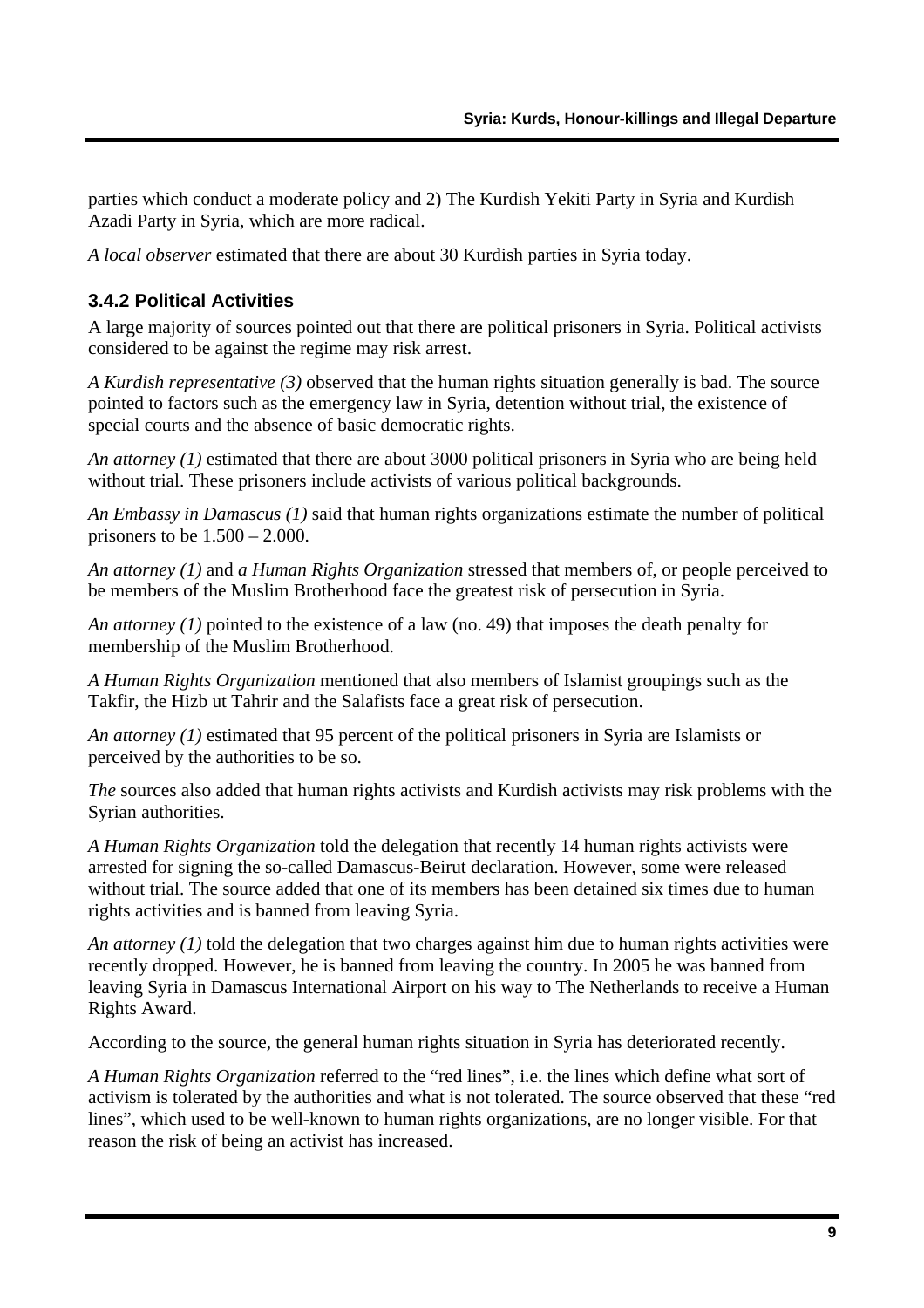#### <span id="page-10-0"></span>*3.4.2.1 Mistreatment of Detainees*

Most of the sources emphasized that Syria like most of the other countries in the region has an ancient culture of using violence when handling detainees. Thus, sometimes the detainees are beaten during the interrogations. The detention cells are often small and overcrowded.

*An Embassy in Damascu*s *(3)* stated that policemen in practice have impunity with regard to accusations of mistreating detainees.

*A Kurdish representative (1)* stated that some of the Kurds arrested after the unrest in March 2004 were tortured, i.e. battered by clubs.

*An attorney (1)* told the delegation that there are around 3000 prisoners of conscience in Syria being held without trial. They may be in prison for years. They suffer torture. When people are detained they are not always subjected to torture, but one can not know what goes on in prisons. There are 4 different security services each with many branches. Each branch has its own place of detention and nobody really knows what goes on here.

*An Embassy in Damascus (2)* informed the delegation that there were no reports of slapping, beating or torture of people detained because of illegal departure from Syria. It was assumed that slapping, beating or torture was not used against people detained for minor crimes as for instance illegal departure.

#### *3.4.2.2 Kurds: Arrests, Trials and Amnesty*

Most of the sources pointed to a presidential amnesty in 2005 according to which all the detained Kurdish activists awaiting trials at the military court or the security court were released.

*A local observer* said that approximately 5000 Kurds were arrested after the events in Qamishli in March 2004*.*

*A Kurdish representative (1)* and *a Kurdish representative (3),* said that approximately 4000 Kurds were arrested in the aftermath of the events in Qamishli in March 2004.

*A Human Rights Organization* estimated that about 2800 Kurds were arrested in that connection. The sources pointed out that this number includes Kurds arrested all over Syria.

These sources agreed that the vast majority of Kurds arrested after the events in Qamishli were released shortly after their arrest.

According to *a Kurdish representative (1)* and *a local observer* approximately 300 Kurds remained in prison. The sources said that these Kurds remained in prison for about 1 year before they were released.

*A local lawyer* told the delegation that all ordinary participants in the demonstrations in Qamishli in March 2004 have been released. According to the source however there may be Kurds who are facing charges for sabotage against public institutions or association with illegal opposition parties.

*A Kurdish representative (3)* told the delegation that many imprisoned Kurds were released due to a presidential amnesty in March 2005.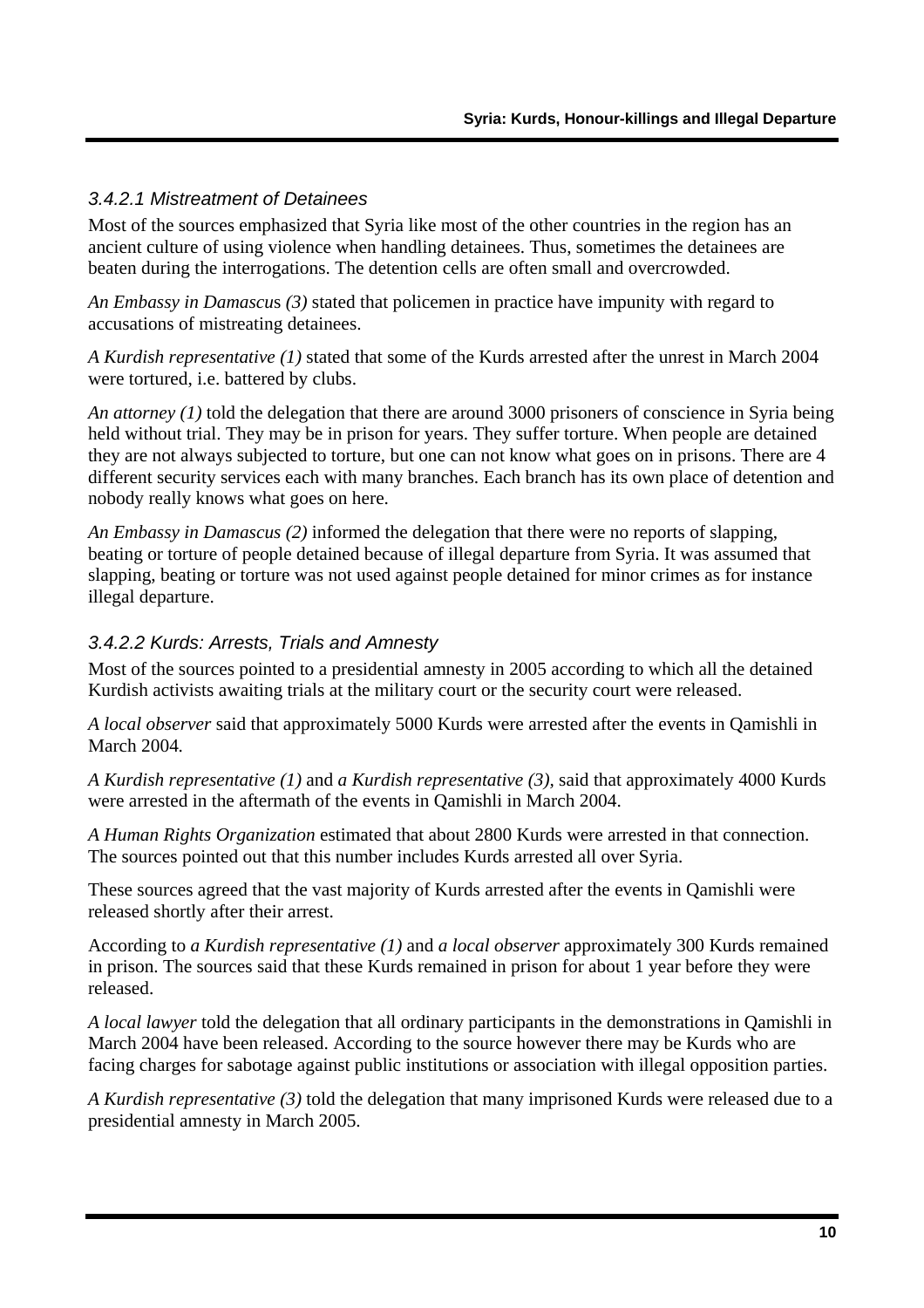*An Embassy in Damascus (3)* said that, apart from the mass arrests of Kurds in March 2004 and June 2005, approximately 250 Kurds were arrested in Aleppo in 2006. However, according to the source these detainees were released after a short period of detention.

According to *a Kurdish representative (1)* approximately 50 Kurds were arrested in a demonstration in 2006. Also on the international day for human rights during sit-in demonstrations at the University of Aleppo several Kurds were arrested. Additionally one member of a moderate Kurdish party was arrested in December 2006.

*A local observer* informed the delegation that 49 Kurds were arrested after the demonstrations in connection with the funeral of Imam Khaznawi in June 2006.

With one exception all Kurdish sources consulted*, an Embassy in Damascus (1+3) and a Human Rights Organization* pointed out that the authorities no longer arrest Kurds solely due to participation in the Qamishli events in 2004.

*A Kurdish representative (2)* said that participants in the demonstrations in Qamishli in March 2004 may still risk arrest today.

*A Kurdish representative (4)* added that there could be Kurds who are wanted by the authorities due to the events in Qamishli in March 2004. However, information about such matters would only be known to the security service.

Several *sources* pointed out the existence of courts in which political prisoners can be tried:

- Supreme State Security Courts (SSSC) (Emergency court)
- Military Courts
- Criminal Courts

*According to a Kurdish representative (3)* there is no means of appeal in cases tried in the SSSC and in the military courts. Before the SSSC the defendant does not have the right to choose his own legal counsel. In the criminal courts the defendant has the right to an attorney and means of appeal.

*An attorney (1)* mentioned that political cases can be tried in criminal courts, the military courts or the SSSC.

According to the experience of *an Embassy in Damascus (1)* Kurds who are arrested on suspicion of affiliation with the PKK are tried before the SSSC. Kurds arrested for other political reason are tried before military courts.

*According to a Kurdish representative (3)* due to the emergency law in Syria the security services decide in which court a specific case will be tried. The cases which are considered most serious will be referred to the SSSC whereas less serious cases will be referred to the military courts. The source observed that military courts originally had jurisdiction in cases involving military personnel.

The source also pointed out that under normal circumstances people arrested by the police (and not the security service) will be tried in ordinary courts. However, the events in Qamishli in March 2004 involved state security according to the authorities. For that reason people arrested in that connection can be tried in special courts.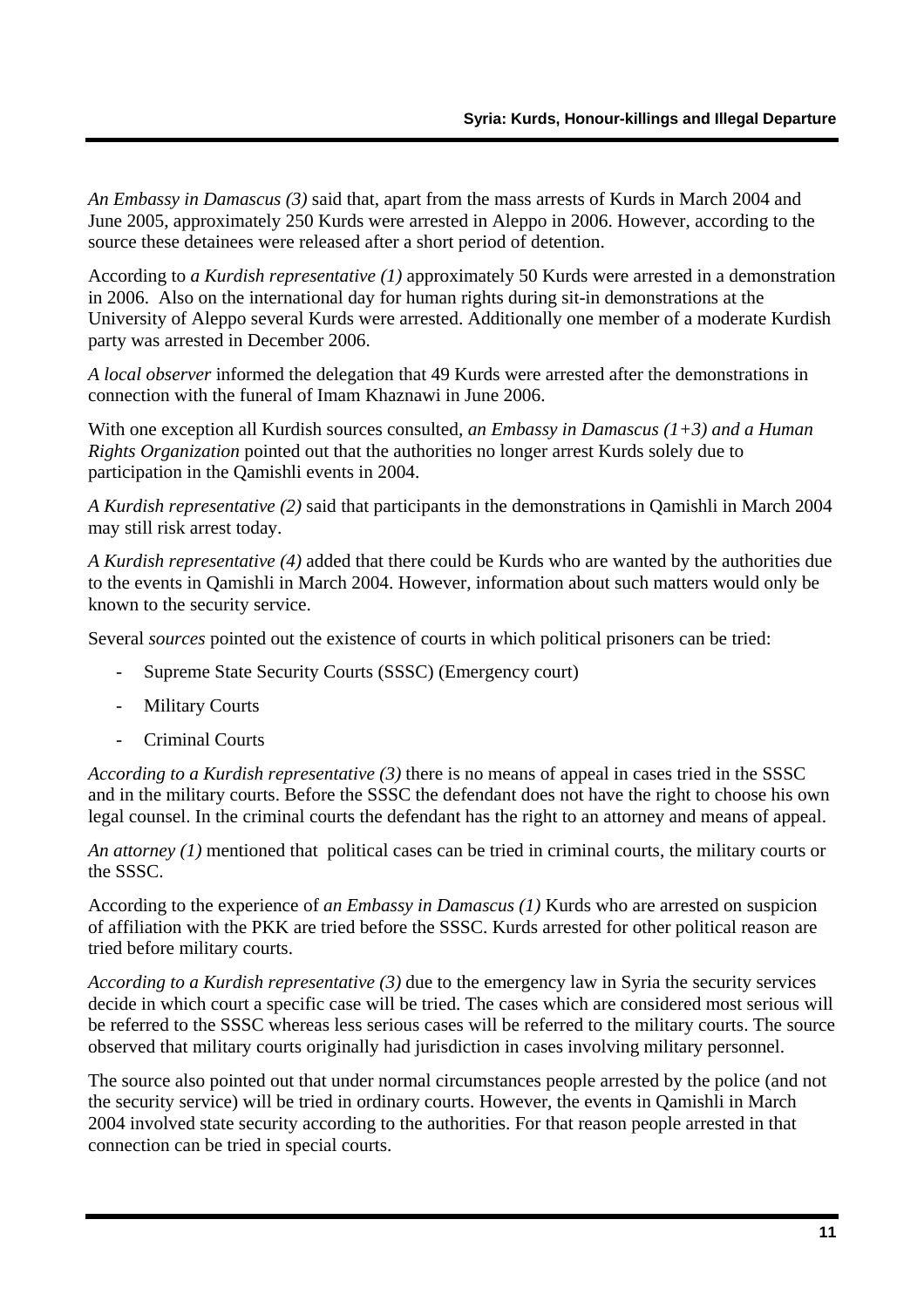Several sources said that there are Kurds who are presently facing charges due to events in Qamishli in March 2004.

According to *a Human Rights Organization,* 49 Kurds are presently being prosecuted for involvement in the events in Qamishli in 2004. According to the source all are released on bail.

According to *another lawyer* approximately 160 Kurds are being prosecuted for involvement in the events in Qamishli in March 2004. Among these 60 are released on bail. 1 has already been sentenced.

According to *an Embassy in Damascus (1)*, approximately 10 Kurds are presently facing charges for involvement in the Qamishli events in 2004.

According to *a Kurdish representative (4)* 11 Kurds are presently being prosecuted for involvement in the events in Qamishli in 2004, including one minor. Four of these Kurds are still detained. The rest have been released on bail. The source added that these cases are tried before military courts. The Kurds facing charges are not high-profile political activists.

*A local observer* said that that the 49 Kurds who were arrested in connection with the funeral of Imam Khaznawi in June 2006 are being tried by a military court in Damascus.

*A Kurdish representative (3)* pointed out to the delegation that there are no reliable statistics concerning imprisoned people in Syria. According to the source 46 Kurdish minors arrested in the aftermath of the events in Qamishli in 2004 are presently facing charges before military courts. The source pointed out that Syrian law does not permit the prosecution of minors. Among the 46 minors one has already been sentenced. The others are all released on bail.

The source observed that the presidential amnesty of March 2005, after which many detained Kurds were released, was not given in writing. For that reason the security service is able to still detain and prosecute a number of Kurds.

The source estimated that a total of about 250 to 300 Kurds are presently being prosecuted by military courts in Damascus. This number includes Kurds arrested for other reason than the events in Qamishli in 2004.

*An Embassy in Damascus (1)* told the delegation that the charges against Kurds presently being prosecuted involved for instance sabotage, looting and insulting the Syrian flag.

*A lawyer* mentioned charges against Kurds such as instigation of riots and subversive activity.

*A Kurdish representative (3)* said that the Kurds being prosecuted are facing charges such as vandalism, rioting and insulting the Syrian flag. The source added that generally Kurds who are arrested on suspicion of membership of a Kurdish political party risk being charged with membership of an illegal party, collaboration with foreign powers or endangering the unity of Syria. Such case will normally be tried before the SSSC with a maximum penalty of 5 years imprisonment.

*A Human Rights Organization* said that the Kurds being prosecuted for involvement in the events in Qamishli in March 2004 are facing what he called "standard charges" such as relations to organizations aiming to secede part of Syria or undermining national stability.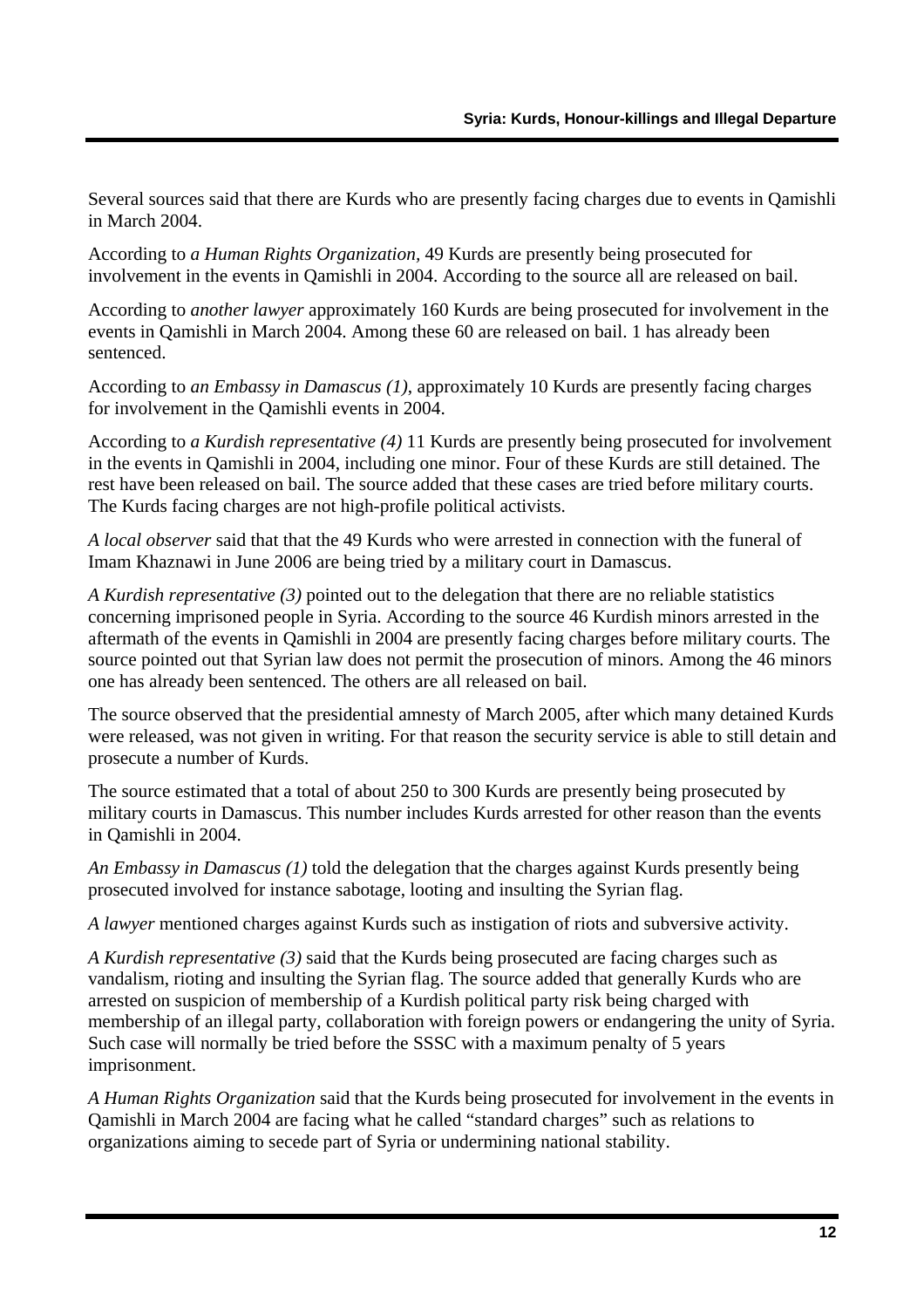<span id="page-13-0"></span>*An attorney (1)* pointed out that the reasons of court rulings in Syria are incomplete and often marked by the involvement of the security service. The source observed that the legal system in Syria in general is marked by the emergency law in place since 1963.

#### *3.4.2.3 Today: Prosecution and Persecution*

*An Embassy in Damascus (1)* told the delegation that those Kurdish activists who engage in activities such as distribution of political leaflets, celebration of the Kurdish New Year/ Newrouz or participation in demonstrations risk being arrested.

*A Kurdish representative (4)* told the delegation that a member of a Kurdish political party who is discovered as engaging in political activity, for instance demonstrations, risks arrest. Suspicion of political activism may lead to arrest and political activists are regularly arrested in North-East Syria.

*A lawyer* and *a local observer* said that Kurdish political activists are still regularly arrested in Syria.

*A Human Rights Organization* observed that Kurds who participated in the demonstrations in Qamishli in March 2004 and who engaged in political activity prior to these events may risk arrest.

*A Human Rights Organization, an Embassy in Damascus (1)* and *several Kurdish sources* pointed to the recent arrest in Aleppo of a leading member of the Kurdish Yekiti Party. *A Kurdish representative (2)* mentioned the arrest in December 2006 of a Kurd who had published a collection of poetry in the Kurdish language. *A lawyer (2)* said that in 2006 for instance some Kurds were arrested on suspicion of attempts to conduct a census of the Kurdish population in Syria.

*The Kurdish sources* consulted, *an European Embass*y *(1+3)* and *a Human Rights Organization*  told the delegation that generally leading Kurdish politicians are not arrested.

*A Kurdish representative (1)* said that the authorities do not arrest Kurdish political leaders because they want avoid negative international attention to the regime. However, this policy does not apply to low-profile Kurdish activists.

*An Embassy in Damascus (3)* added that Kurdish political leaders generally operate quite freely for instance by having international contacts by e-mail or with Embassies. According to the source this is possible because the political leaders know the "red lines" which can not be crossed without risk.

*A lawyer (2) said* that a person reading a political leaflet might be arrested while the person who published the leaflet is not arrested.

The consulted *Kurdish sources*, *an Embassy in Damascus (1+3)* and *a Human Rights Organization*  stressed in unison that there is no pattern in the arrests of Kurdish activists in Syria. According to the sources it is arbitrary which activists are arrested and which are not arrested.

*An Embassy in Damascus (3)* stressed that it is very difficult to say which political activists will be arrested and which will not be arrested. According to the source that is the big question.

*A Kurdish representative (4)* said that traditionally it is very difficult to predict what sort of activity will lead to arrest.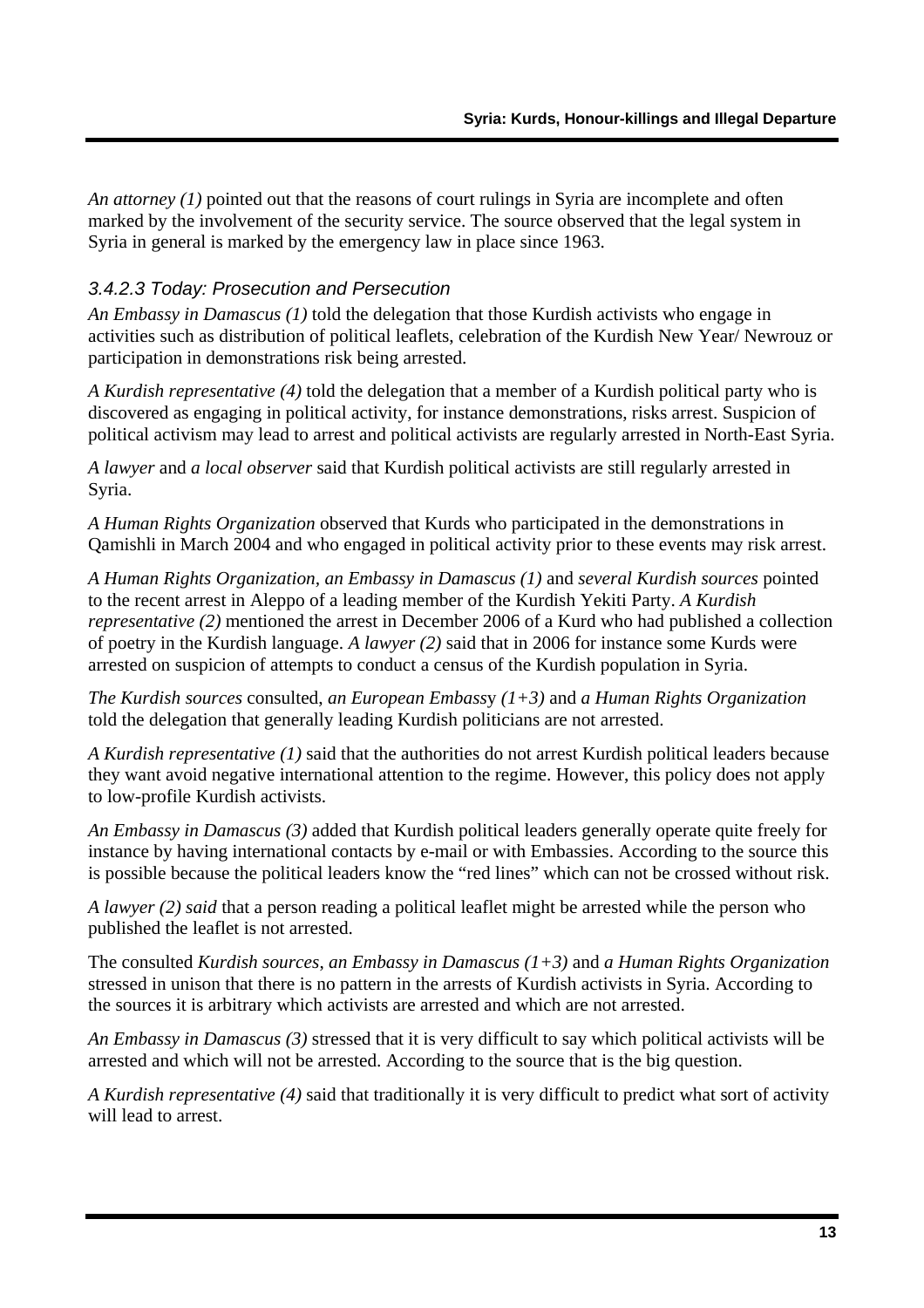<span id="page-14-0"></span>*A Kurdish representative (1)* observed that the authorities probably have very specific reason for arresting individual Kurds. However, it is not clear why some are arrested and others are not. According to the source, there are no known criteria behind the arrests of Kurds.

*A Kurdish representative (2)* said that the reaction of the authorities to political activism is highly unpredictable. For instance according to the source sometimes the celebration of Newrouz is tolerated, at other times participants are arrested.

*A Kurdish representative (3)* and *an Embassy in Damascus (1)* pointed out that the arrests of Kurds are deliberately arbitrary in order to spread a sense of general insecurity.

*An Embassy in Damascus (1)* observed that the Syrian regime is built on inspiring such insecurity.

*A Kurdish representative (1)* added that probably there is an unofficial suspension of arrests against Kurds in place at the moment in order not to attract negative attention to the Syrian regime.

*A Kurdish representative (4)* pointed out that the Syrian authorities have a "one-time-policy" meaning that political activists who have been arrested and released will be under surveillance. Such persons are often forced to cooperate with the security service.

*A Kurdish representative (3)* told the delegation that arrested persons who are released often are obliged to report regularly to the security service. Such persons will normally be under surveillance by the security service. They risk arrest if they do not cooperate with the security service.

*A lawyer* said that the most common reason for arresting Kurdish activists are membership of an illegal party, political activity and possession of printed materials in the Kurdish language.

*A Human Rights Organization,* said that Kurds in Syria are not subject to persecution due to their ethnicity alone. Most Kurds in Syria do not risk persecution since they have no political activities.

*An Embassy in Damascus (1)* pointed out that Kurdish political activists do not face a greater risk of arrest than other people considered opponents of the regime.

*A Human Rights Organization* and shared this point of view.

*A lawyer* said that Kurdish activists are not oppressed to a larger degree than political activists of Arab or other origins.

*A Human Rights Organization* observed that there is much exaggeration about the number of injustices against Syrian Kurds. According to the source, Kurdish asylum seekers from Syria exaggerate their problems in order to obtain asylum.

*A Kurdish representative (2+4)* said that some asylum seekers may abuse the situation in Syria in order to obtain asylum abroad.

# **4. Honour-killing**

#### **4.1 Definition and statistics**

Honour-killing is defined in article 548 in the Syrian Penal Code of 1949 which states that: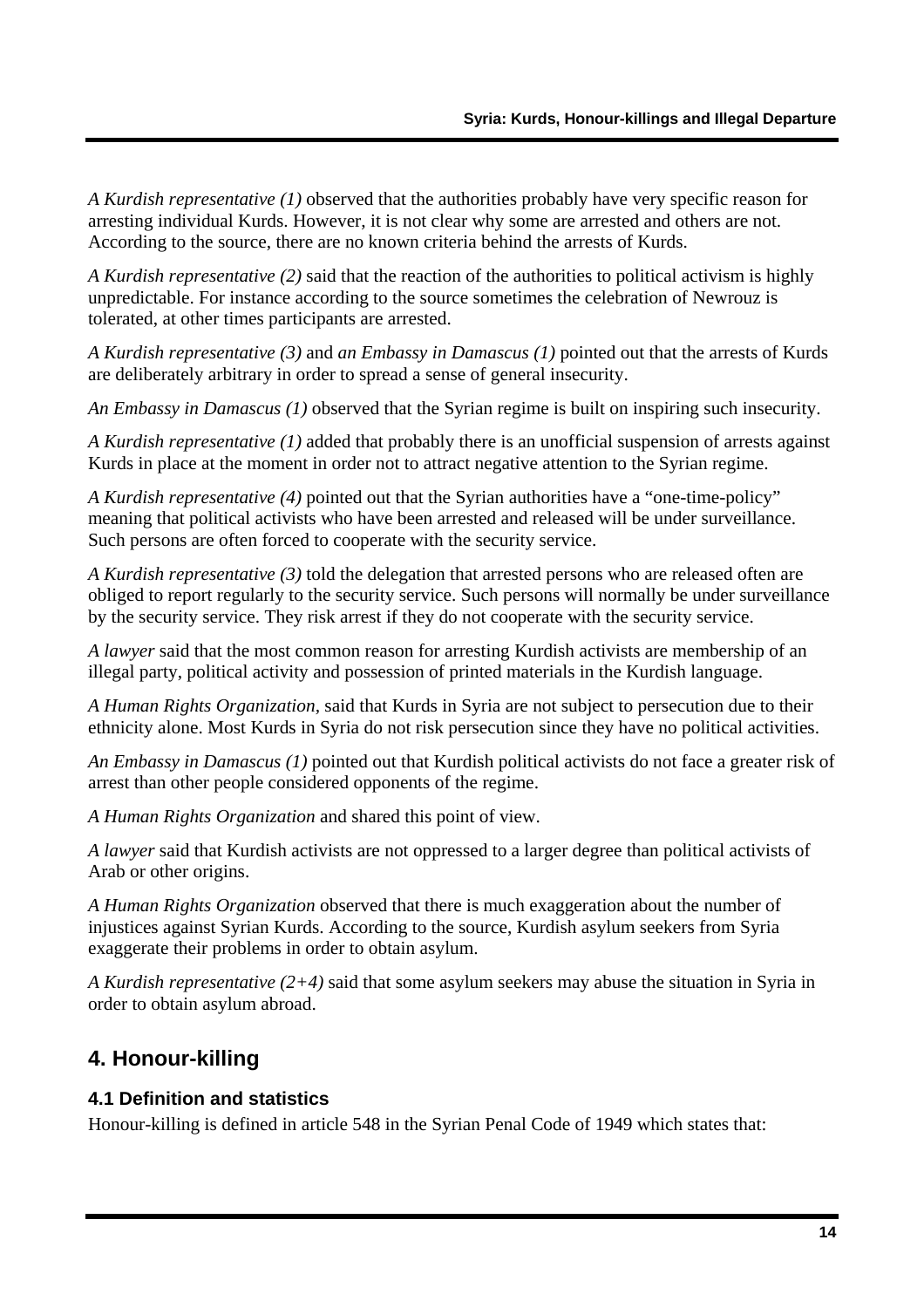1. He who catches his wife or one of his ascendants, descendants or sister committing adultery (flagrante delicto) or illegitimate sexual acts with another and he kills or injures one or both of them benefits from an exemption of penalty.

2. He who catches his wife, or one of his ascendants, descendants or sister in a suspicious state (attitude équivoce) with another and he kills or injures one or both of them benefits from an exemption of penalty.

Furthermore, article 192 of the Penal Code states that a judge may reduce the penalty in cases of honour-killings:

If the judge establishes that the motive [for the crime] was honourable, he may apply the following penalties: in place of the death penalty, life imprisonment; in place of hard labour for life, life imprisonment or for 15 years. Temporary prison in place of temporary hard labour. Mild imprisonment in place of prison and labour.

Article 242 of the Penal Code states that:

1. He who commits a crime in a state of great anger resulting from a wrongful and dangerous act on the part of the victim shall be liable to a lesser penalty.

*UNHCR branch office in Damascus* informed the delegation that honour-killing will be a mitigating factor in the judgement. According to UNHCR, there are no statistics on honour-crimes and the number of annual honour-killings is therefore unknown.

*Mrs Bushra Shouman, Women's Union,* explained that the number of honour-killings have gradually been diminishing over the past 20 years. For the last 10 years there have only been 7 cases around the country, all of which have been dealt with by the courts. Honour-killing is only a problem in limited areas of the country where clans prevail as their customs and traditions are stronger than law. She expressed that although there are cases of honour-killings it is not a big problem in Syria. She mentioned one case about a woman who was killed by her brother because he wanted to keep an inheritance to himself. The brother had explained in court that he had heard that his sister might be committing adultery. He was unable to prove in court that it was honour-killing.

*A local lawyer* was of the opinion that revenge killings are very rare in Syria as there is a strong authority in the country now.

*An attorney (2)* explained that there are no statistics on honour-killings. She is of the opinion that they do not occur frequently. She told the delegation that the last case of honour-killing took place two years ago.

*Mouna Ghanem, Syrian Commission for Family Affairs,* told the delegation that she does not know how many women are killed each year in defence of the family's honour as there is no research on the subject. She acknowledged that the problem exists but is of the opinion that honour-killing is not a big problem in Syria.

*UNICEF branch office in Damascus* stated there are approximately 40 girls in Aleppo every year facing honour-killing or social or family related problems. The total number in Syria is not known though.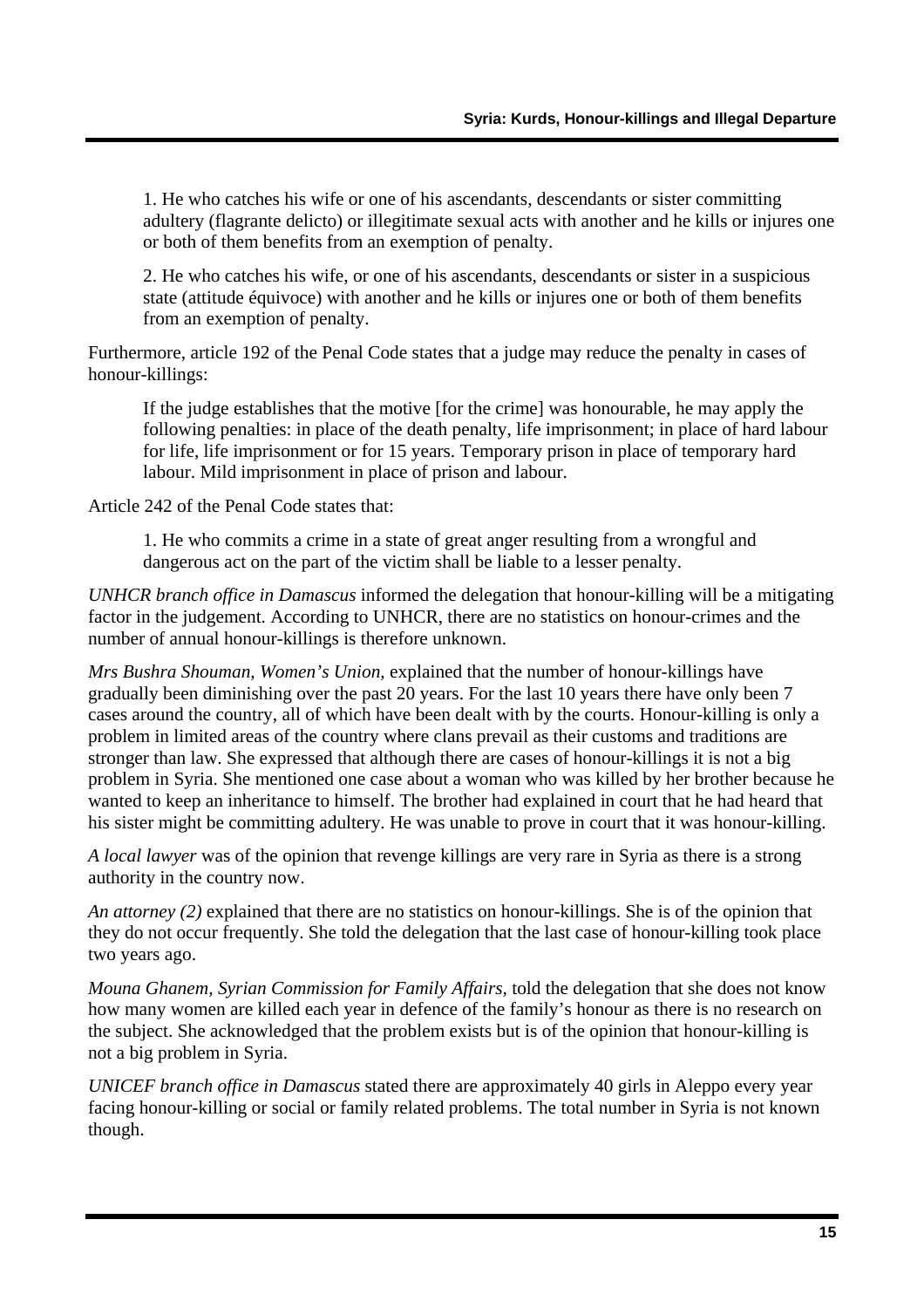<span id="page-16-0"></span>*An attorney (3)* stated that statistics from NGOs show that Syria is the  $5<sup>th</sup>$  highest ranking country in the world as far as honour-killings are concerned and that the number may be as high as 200-300 annually. The source pointed out that there are no statistics on honour crimes. The source explained that information about honour-killings may be gathered through the accident pages of newspapers. She finds around 2-3 different stories every month from different cities that are described as accidents but which may in reality be honour-killings. Some honour-killings may be masked as suicide incidents or accidents with a gun etc. In such cases there will be no police investigation let alone prosecution of the perpetrator.

According to the source honour-killings are not related to cities or regions. They occur everywhere. In the city of Afrin, there were 2-3 cases last year. In Swaida there were 4-5 cases. There were 13 cases in Edlib during one month last year. She explained that normally there are 2-3 cases per month but sometimes more.

*An Embassy in Damascus (1)* estimated that there are at least 100 honour-killings per year in Syria.

*Mouna Ghanem, Syrian Commission for Family Affairs,* explained that honour-killing is defined as a spontaneous act in the Syrian Penal Code and went on to say that often family problems are wrongfully defined as honour crimes. As an example she explained that what could be a fight over an inheritance could be wrongfully masked as honour-killing. She pointed out that if a family keeps looking for a woman in order to kill her because she has done something wrong and they do find her and kill her, this can not be classified as honour-killing. Such an act is an act of revenge. Honour-killing can only be understood as a spontaneous act upon discovering the adultery or illegitimate sexual act.

*A local lawyer (1)* also explained that in order for a crime to be defined as honour-killing it must be committed on the spot when discovering the adultery. If the woman is killed after 1 month after being caught in the adulterous act it is not honour-killing.

According to *an attorney (2)* honour-killings do not always occur on the spot when a woman is caught in an adulterous act. Honour-killing may take place later on when for instance the family discovers that an unmarried daughter is pregnant. Although the woman has not been caught in the act the family will know that she has had a sexual relation and may kill her. This would be honourkilling although it was not committed on the spot. She went on to explain that if a woman kills a man because he has committed adultery she will go to jail for 15 years. If a man kills a female family-member who has committed adultery he will go to jail for a period of 5 months to 1 ½ years.

# **4.2 Geography, Ethnicity and Religion**

According to *UNHCR branch office in Damascus,* honour-killings mostly occur in remote areas where people are more likely to follow old tradition and customs, but they also take place in the city. *UNHCR* explained that honour-killings occur among all ethnic groups including the Kurds, the Arabs, the Druze and the Christians. *UNHCR* pointed out that there is a rising awareness in society that honour-killings are not acceptable and that there are women groups and organizations working to raise awareness to the subject. *UNHCR* told the delegation that men may be at risk of honourkillings as well as women.

*Mouna Ghanem, Syrian Commission for Family Affairs,* mentioned that honour-killings take place both in rural and urban areas and are often dependent on the level of education and conservatism in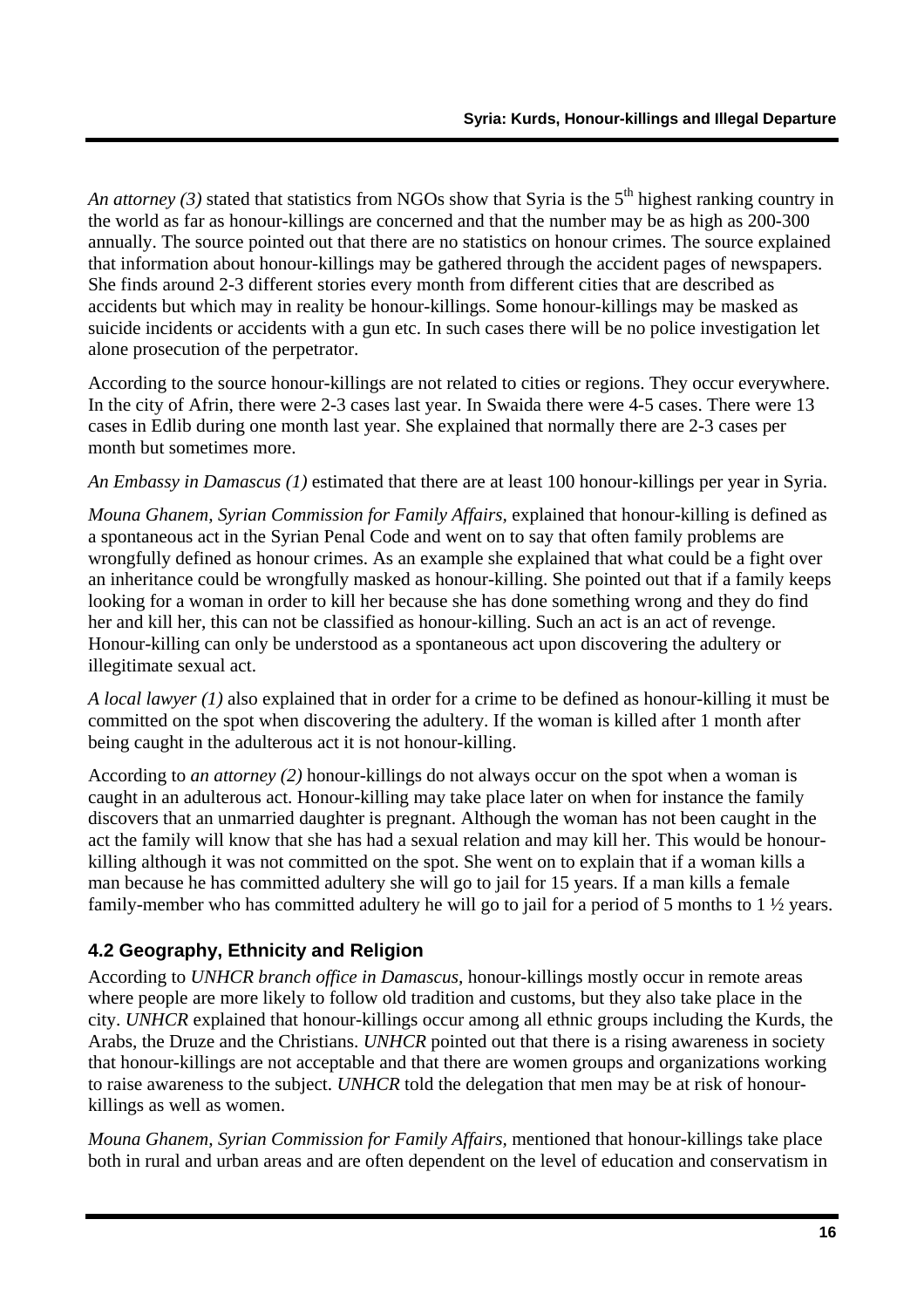<span id="page-17-0"></span>the community. She explained though that honour-killings do not take place in Damascus. Men do not insist on virginity of women in the city, whereas in other places a woman may be killed if she is seen talking to a man. She pointed out that honour-killing has nothing to do with Sharia. It is related to how society sees women. According to *Mouna Ghanem,* women in Syria are seen as something owned by the family.

*An attorney (2)* mentioned that if a woman is pregnant and not married she may risk being killed. In Syria the problem of honour-killing is not much debated. Honour-killing is a problem related to the level of social category and education. The source informed the delegation that honour-killings may occur more often in the north- eastern areas of Syria but that they are not confined to rural areas per se. Furthermore, it is not a crime restricted to certain religious groups as honour-killings have been seen committed by Druze as well as Muslims and Christians. The source explained that in Syria honour is related to men. A woman's spiritual custody is related to the man whether it is her father, her brother or her husband. The woman has a responsibility to keep her family's honour intact and the man has a right to defend the family's honour.

*An attorney (3)* explained that honour-killings are not related to religion. It is seen in all religions and within all ethnic groups. Honour-killing has nothing to do with Sharia but with tradition. The honour of the girl belongs to the honour of the family. She is their property and if the family has a suspicion that the girl has violated the family's honour they may kill her.

*Mrs Bushra Shouman, Women's Union,* stated that the Syrian constitution guarantees equality and there are as such no differences between man and woman. She went on to explain that the article on honour-killing in the Syrian Penal Code is obsolete because organisations has made sure that the article is not used in practise anymore and that honour crimes have been made infamous because of media attention. She went on to say that Women's Union has argued for the mitigating circumstances to be removed from the legislation.

According to *an attorney (3)* a campaign was initiated last year to remove the article on honourkilling from the penal code. However, the campaign was soon stopped by the Government. Although women's issues are discussed more openly now in Syria honour-killings remain a subject that is not debated.

*Mouna Ghanem, Syrian Commission for Family Affairs,* explained that if a woman is raped and the man wants to marry her she can not refuse. Nobody else will marry a raped woman.

She will be obliged to marry the rapist as she will otherwise be stigmatized. After a period of time, she can seek divorce and then be able to remarry. *Attorney(3)* also informed the delegation that a woman who is raped may be forced to marry her rapist who will not be able to divorce her for some years. If he does not want to marry her he may sometimes be threatened and forced to marry her – even by the police.

# **4.3 The authorities**

According to *a local lawyer*, a woman who fears that she may become the victim of honour-killing can seek and get police protection even in rural areas. If she is able to prove that a person is threatening her, the person will go to prison.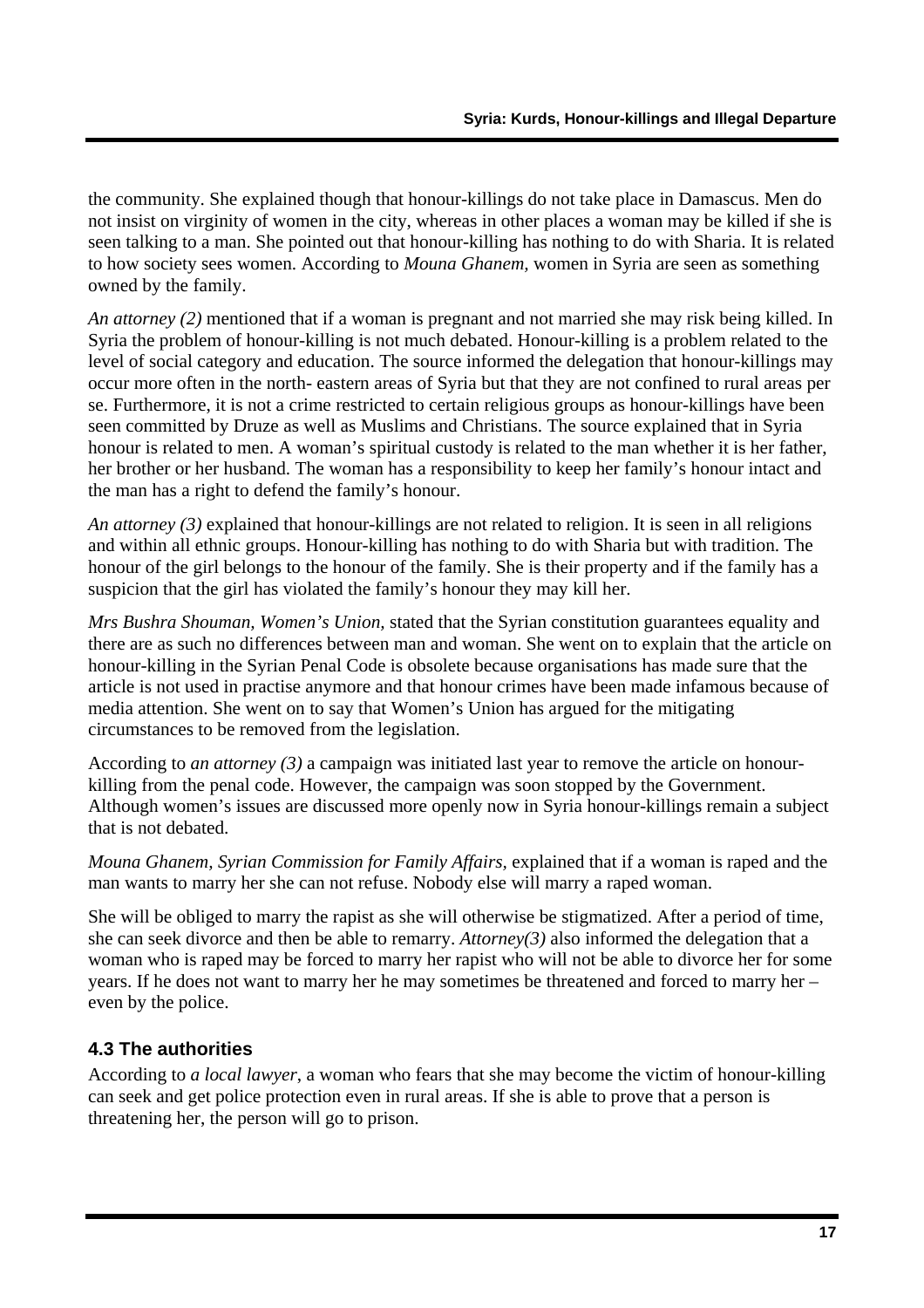*Mouna Ghanem, Syrian Commission for Family Affairs,* explained to the delegation that theoretically it is possible for a woman who fears honour-killing to seek police protection. However, many women will not know that it is possible to do so. She mentioned that in some areas the police may even find that honour-killing is acceptable.

According to *UNHCR Branch Office in Damascus* the police will try to protect a woman who seeks protection, but will on the other hand not be happy to interfere in family matters.

*Mrs Bushra Shouman, Women's Union,* informed the delegation that women at risk of honourkilling can seek protection in a shelter or from the police. There may be instances in rural areas where the police will not help a woman asking for protection from her family, but this is not the general picture in Syria. A person who threatens to kill a woman because of honour may face a prison sentence of seven years.

*An attorney (2)* explained that there is no police protection in Syria in cases where a woman risks honour-killing. For instance if a Christian woman has an affair with a Muslim man she can not go to the police as they will refuse to help her. She further pointed out that a woman at risk of being killed in defence of the family's honour will not be safe in other places in Syria. She referred to the case of a woman who managed to escape to Lebanon where her family tracked her down and killed her.

*An attorney (3)* informed the delegation that if a woman is at risk of being a victim of honour killing and she goes to the police for protection, the only solution may be to place her in a juvenile centre. Women over the age of 18 only have the option of going to jail for protection until the situation with the family is settled. The source went on to explain that a woman belongs to the family or to her husband. If her family or husband is determined to kill her there is no safety for her in any part of Syria.

*UNICEF branch office in Damascus* visits juvenile centres situated around Syria and explained that there are young women under the age of 18 who are in those juvenile centres for their own protection because otherwise they risk being killed by a family member in the defence of the family's honour. UNICEF further explained that it will often be the young boys of a family who take the blame for the honour-killing as their sentences will be lower because of young age and because they will be sent to a juvenile centre instead of a prison. There are juvenile centres in different cities around the country. They are not all accessible to young girls everywhere though.

*An Embassy in Damascus (1)* explained that there is no sufficient state protection for a woman in Syria who is at risk of being a victim of honour-killing by her family. The Embassy pointed to the fact that 80 % of the institutions in Syria are corrupt. In theory a woman can go to the police but there is no government institution to protect her. According to the Embassy, it is very difficult for a woman to move from her family and live elsewhere in Syria as it is socially unacceptable for a woman to live alone. The Embassy pointed out that a woman who has offended her family's honour may not be safe although the family has made no attempt to kill her on the spot or within a few weeks after discovering her adultery. The Embassy explained that sometimes it is the youngest male family member who kills her as he will not receive punishment but that it may take time to convince him to kill her.

*An Embassy in Damascus (3)* informed the delegation that there are no governmental shelters or government protection in Syria and that if a woman's asylum claim seems credible she should be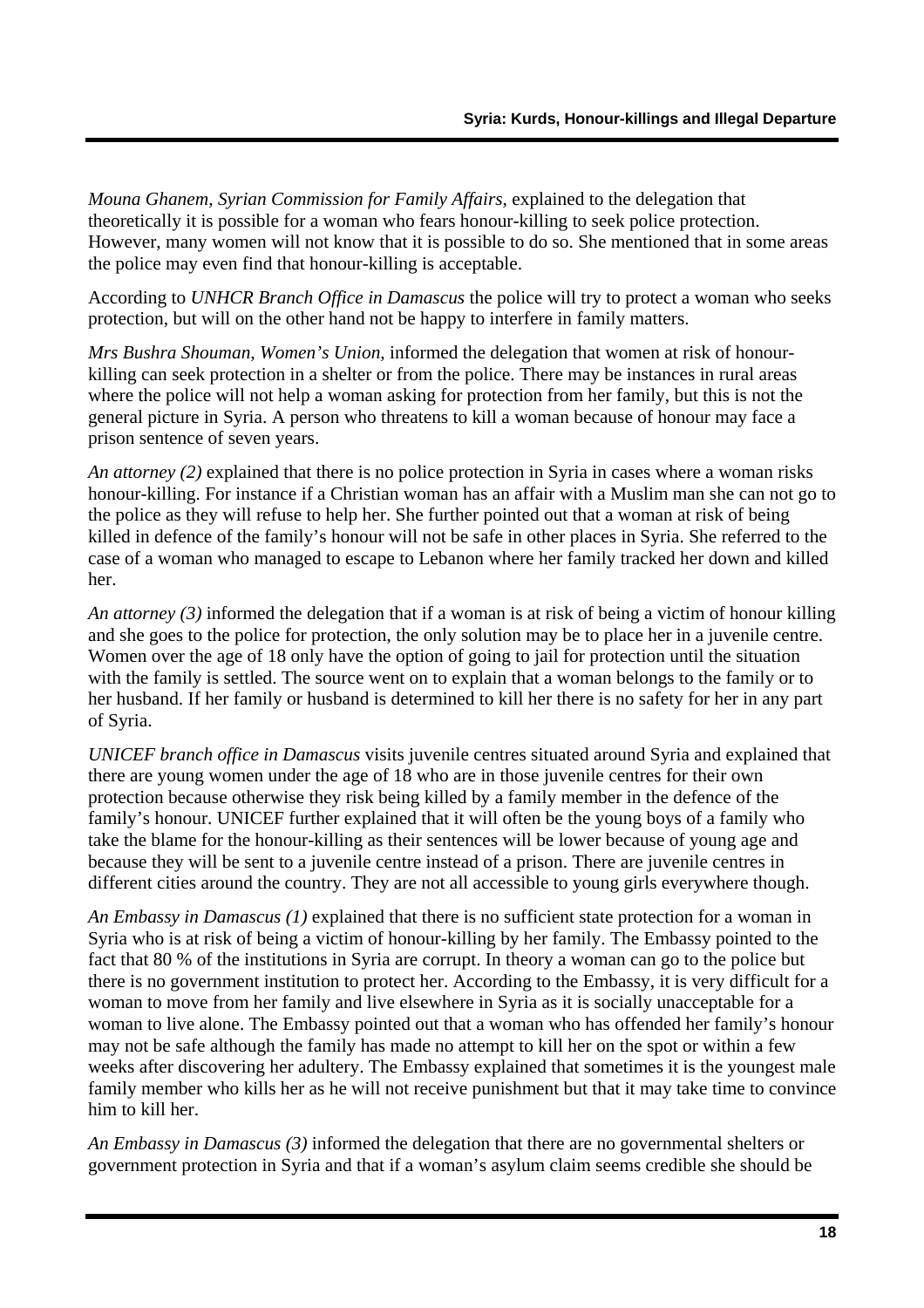<span id="page-19-0"></span>granted asylum. The Embassy went on to say that it is not possible for a woman to live alone outside of Damascus and even in Damascus it is difficult for a woman to live alone without a network.

#### **4.4 Shelters**

The delegation visited a private institution run as a shelter for women in Syria, who are fleeing persecution from their families. The women can be Muslim and Christians as well. The shelter also accommodates women from many different countries who have fled to Syria to seek protection. The women can stay until their problems are solved. There are psychologists, social workers, trainers and lawyers working pro bono with the shelter. The shelter may try to influence the family of a Syrian woman. In some cases by creating dialogue with the family the shelter is able to help the woman to return to her family. In other cases the shelter may help the woman to obtain a divorce. If a woman decides to return to her family a lawyer from the shelter will supervise the return and monitor that all goes well. The women stay at the shelter for an average period of six months. By then their problems are usually solved.

According to *an attorney (3)* not many women reach the shelter.

*UNHCR branch office in Damascus* informed the delegation that there is no efficient state protection in Syria.

Also *Mouna Ghanem, Syrian Commission for Family Affairs,* explained that a woman fleeing a rural area will be lost in the city without a family and unless she has financial support she may end up in prostitution. It is not possible for a woman fleeing honour-killing to go live in another part of the country. She will be alone and weak and people will ask about her family. She will be a target. *Mouna Ghanem* was of the opinion, that if a woman has enough money to go to Europe she could also manage to stay on her own in Syria.

# **5. Illegal departure**

#### **5.1 Issue of passports and travel documents**

*Brigadier General Mazhar Ahmed, Chief of Immigration and Passports Department, Ministry of Interior of Syria,* informed the delegation that all citizens of the Syrian Arab Republic can obtain a passport with the exception of persons who are banned from leaving Syria.

In order to obtain a passport the applicant must produce his identity card and two passport-size photos.

A passport is valid for six years. Passports issued to men who are due to conduct military service are valid for two years only.

*A local lawyer* told the delegation that under normal circumstances the issuing of a passport will take 24 hours.

*Brigadier General Mazhar Ahmed* pointed out that since 2000 it is required for children to have their own passport. Children must have the consent of their father to leave the country. If the father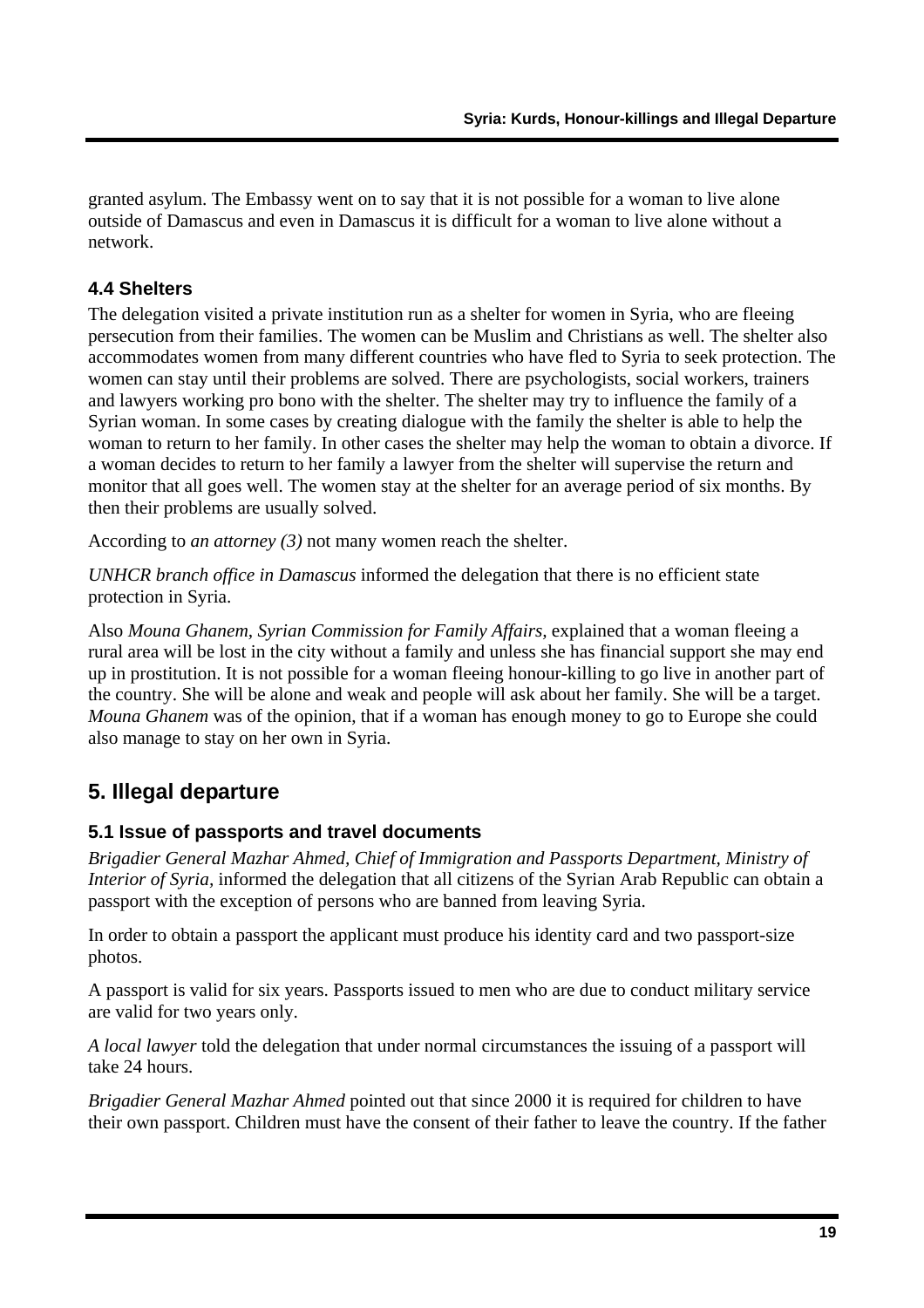<span id="page-20-0"></span>is deceased, a declaration of consent must be granted by the grandfather or the brother of the father. If no male relatives exist, the authorization of a judge must be obtained.

*Brigadier General Mazhar Ahmed* added that a passport can be issued to a married woman over 18 years of age without the permission of her husband. In cases where there is a dispute between husband and wife the judge may rule that a passport can not be issued to the woman in question for the sake of the unity of the family.

According to *Brigadier General Mazhar Ahmed* in cases where women with children apply for a passport a judge must assess the case with the interests of the child in mind. The source added that passports are not issued to persons who are searched by the judicial authorities.

The source informed the delegation that foreigners who are registered in the Syrian civil registry in Syria can be issued a temporary travel document for special purposes, e.g. medical treatment or visits abroad. The applicant must produce his/ her identity card documenting that the applicant is officially registered as a foreigner residing in Syria.

*An Embassy in Damascus (2)* observed that Kurds who are not Syrian citizens but are officially registered as foreigners in Syria can obtain a travel document. The source had seen such one document.

*A lawyer* said that Kurds officially registered as foreigners in Syria under special circumstances can obtain a travel document.

*An Embassy in Damascus (2)* pointed out that the Syrian authorities do not issue travel documents to the Maktoumeen Kurds.

# **5.2 Border-control and registration**

*An Embassy in Damascus (2)* said that the exit-entry procedure in Syria has been considerably tightened in recent years. The reason for this is among others pressure from the USA not to allow transit of persons related to the conflict in Iraq. Another reason could be the intent on the part of the authorities to limit the entry of Iraqis into Syria.

*An Embassy in Damascus (3)* observed that the measures regarding border control in Syria have been tightened because the authorities want to keep control with the people residing in Syria since they realize that the influx of foreigners, e.g. Iraqis, can affect the security situation of the country.

*An Embassy in Damascus (1)* also observed that the exit-entry control in Syria is highly effective. The immigration authorities run an effective computer database.

*An Embassy in Damascus (2)* informed the delegation that the computer registry of the Syrian immigration authorities will indicate the exit date and place of people leaving Syria. If a person is searched for by the security services, it will be indicated in the registry with information about which security service has requested the search.

*An Embassy in Damascus (3)* also pointed to the fact that the Syrian (immigration) authorities have a computer registry that indicates the date and place of exit and the issue of a passport of a given person. It is also indicated if the person is searched by the police. The source observed on a general level that there is no central civil registry in Syria.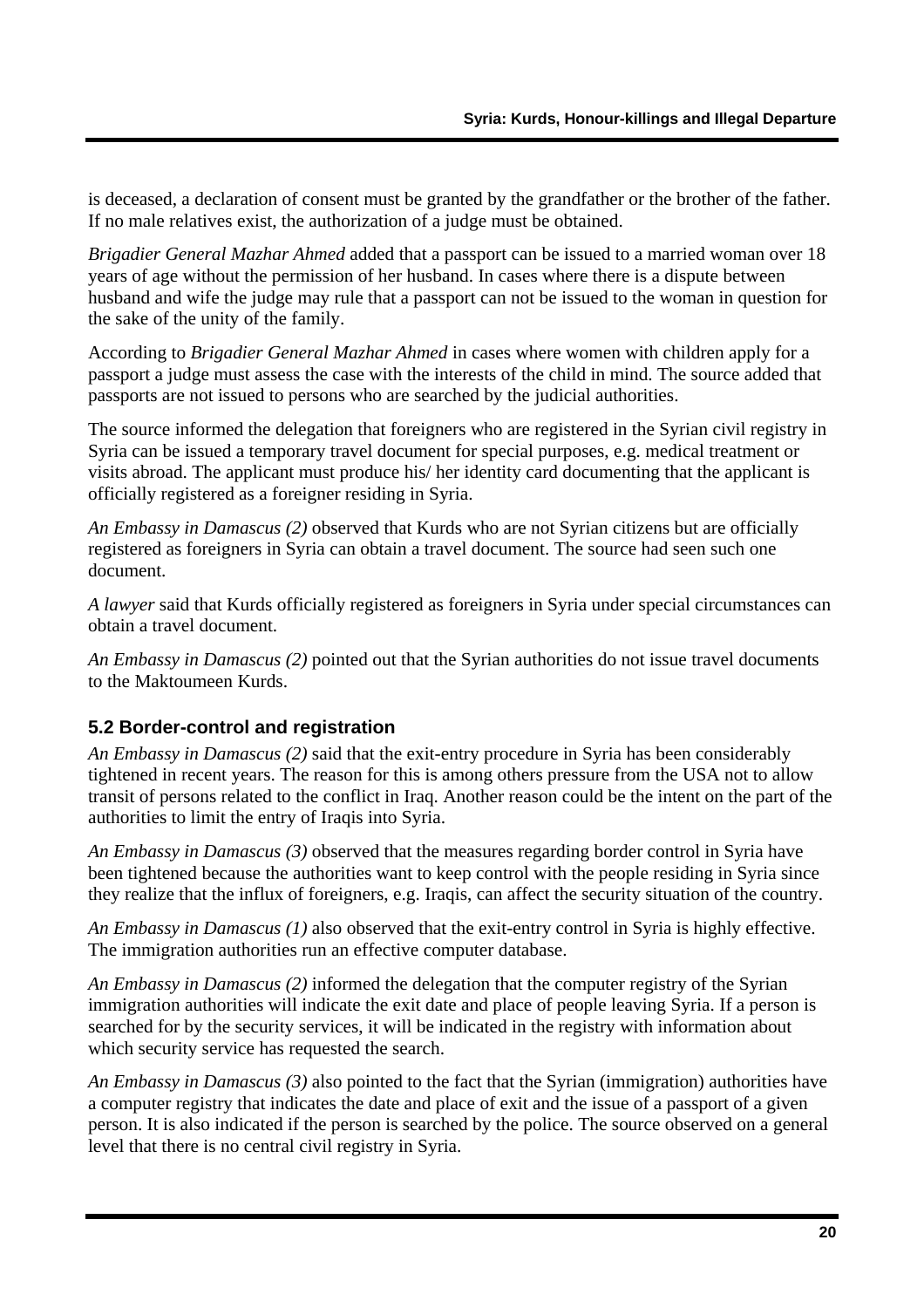<span id="page-21-0"></span>According to *Brigadier General Mazhar Ahmed, Chief of Immigration and Passports Department, Ministry of Interior of Syria* civil servants, men who are due to do their military service and children need an exit permit in order to leave Syria.

Persons who are wanted or who are subject to a travel ban are registered in a computer database. This computer registry is checked when passport applications are processed.

Persons who have obtained a passport are also checked in the computer registry when they leave Syria.

*A local lawyer* informed the delegation that an exit-visa is no longer required in order to leave Syria.

Regarding re-entry into Syria *Brigadier General Mazhar Ahmed* informed the delegation that foreigners residing permanently in Syria will only be allowed to re-enter the country if they can provide documentation that they are registered in the Syrian Civil Registry. Persons who can not provide such documentation will not be allowed re-entry.

# **5.3 Penalties**

*Brigadier General Mazhar Ahmed, Chief of Immigration and Passports Department, Ministry of Interior of Syria* pointed out that persons who leave Syria illegally will be arrested upon re-entry and referred to the competent authorities.

According to *Brigadier General Mazhar Ahmed* the penalty for illegal exit from Syria ranges from a fine to a prison sentence. It is up to the competent judge to assess which penalty to apply.

*An Embassy in Damascus (2)* informed the delegation that a Syrian citizen/resident returning to Syria without a passport/travel document will be interrogated by the Immigration authorities on reentry.

After establishing the identity, the person will be referred to the security service in order to establish whether a new passport can be issued. In this connection it will be investigated whether the person is considered to have had relations with foreign powers. If the person is considered to have sold his passport a fine of 300-400 Syrian pounds must be paid and the person will be subject to a travel ban of approximately 2-3 years.

*An Embassy in Damascus (2)* went on to say that a Syrian who returns to Syria holding a passport will be allowed re-entry without being detained or interrogated.

The source was not aware of the exact range of penalties for illegal exit in the Syrian penal code, but estimated the maximum potential penalty to be 2-3 years imprisonment. The source had no knowledge of cases where a Syrian citizen returning from Sweden has been subject to a fine or a prison sentence due to illegal exit from Syria. The source knew of cases where a returning Syrian citizen had been interrogated about the reasons for the loss of his/ her passport by the Immigration authorities and afterwards detained for two to three days by the security service.

The Syrian Penal Code article 452 stipulates up to 2 years in prison for a person using a false or falsified passport.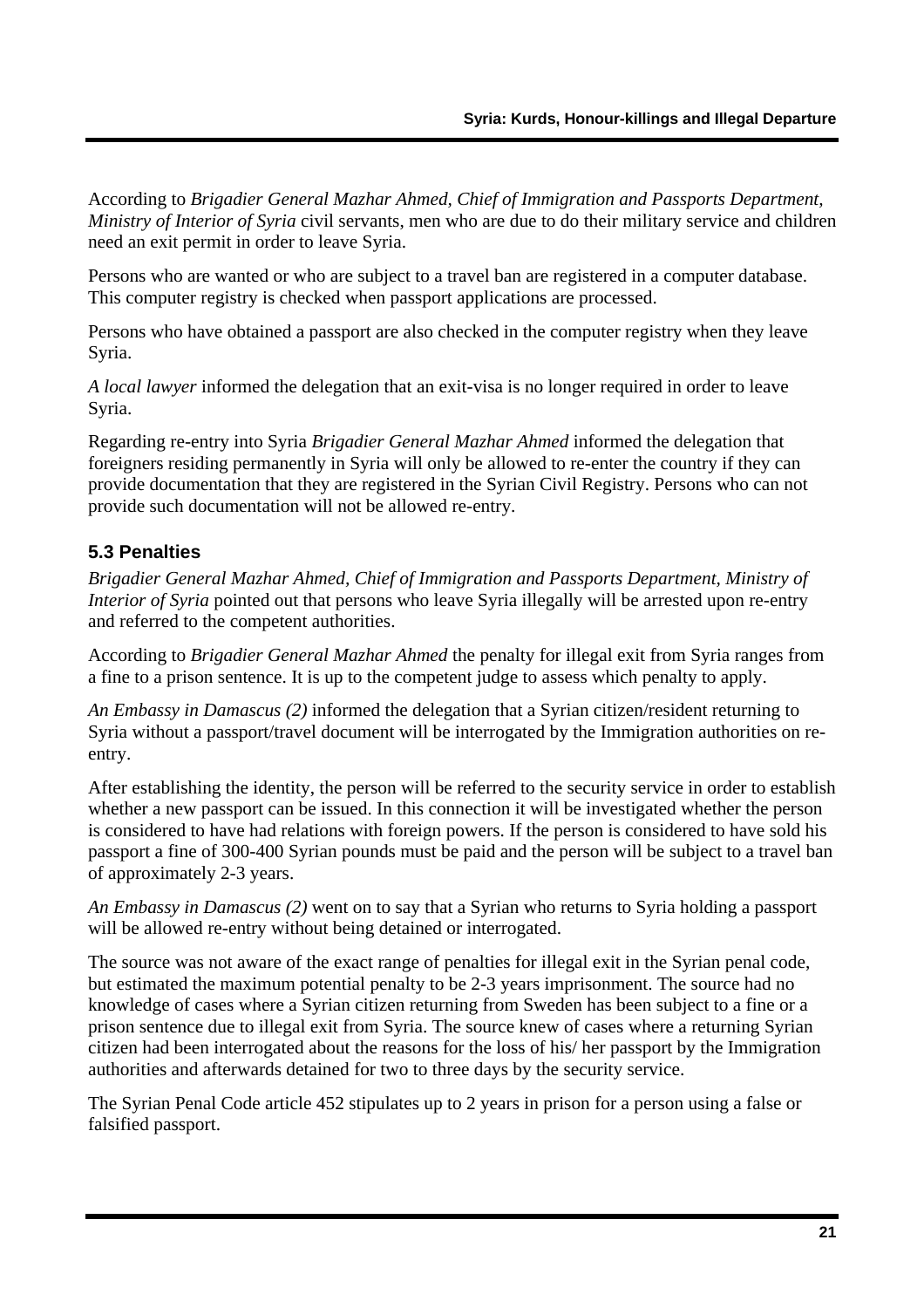According to *an Embassy in Damascus (1),* persons who have exited Syria illegally will be detained and questioned on return to Syria. The source had no knowledge of the penalties for illegal exit and knew of no cases where illegal exit had lead to a penalty.

In the experience of *an Embassy in Damascus (1)* Syrians who are repatriated are detained and questioned. Sometimes the returnee is referred to the security service, but most often (s)he is released after a short period of detention.

*An Embassy in Damascus (3)* had no knowledge of cases where a Syrian citizen returning to Syria had been sentenced to a fine or a prison term due to illegal exit from the country.

*An Embassy in Damascus (3)* indicated that the regulations in the Syrian Penal Code regarding illegal exit may have been abolished, but it has not been possible to confirm this information yet.

*A local lawyer* said that normally illegal exit from Syria is not punished. Persons who have left Syria illegally and re-enter the country holding a laissez-passer will be interrogated in order for the authorities to establish the identity of the person.

According to the source*,* in such cases the person will be interrogated first by the immigration authorities and after that referred to the security service. The security service must decide whether there are reasons why a new passport can not be issued to the person. In most cases the security service decides that a passport can be issued even in cases where the person originally left Syria illegally. The official range of penalty for illegal exit is 6 month imprisonment.

*An Embassy in Damascus (3)* went on to say that it is normally not a problem for a Syrian citizen/ resident to leave Syria for economic reasons or to apply for asylum abroad. The source knew of only few cases where a Syrian citizen/ resident had received a sentence for the fact alone that he/ she had applied for asylum abroad. According to the source the Syrian authorities do not regard applying for asylum abroad as an expression of anti-government activities. The authorities have a certain understanding for the fact that Syrians may chose to go abroad due to unemployment etc.

An alternative source had earlier informed *an Embassy in Damascus (4)* that in generally persons who had left Syria illegally and then return to Syria will be kept by the intelligence agency from a few days to 2-3 weeks and interrogated. During this period of time mistreatment may happen.

*A local lawyer* pointed out that having applied for asylum abroad does not in itself lead to detention or imprisonment upon return to Syria. It was added that re-entry into Syria in general is not a problem for Syrians.

*An Embassy in Damascus (3)* mentioned 2 cases of rejected asylum seekers who had returned to Syria from the country in question. In one case the returnee was detained by the security service and held without trial for 1 month. The reason for the detention was unknown. In another case the returnee admitted having participated in anti-government demonstrations abroad. The returnee was referred to the court but eventually released with a suspended sentence of 2 months imprisonment.

*A local lawyer* pointed out that upon return Syrians who have deserted from the Syrian army during military service will be arrested and sent to complete their military service.